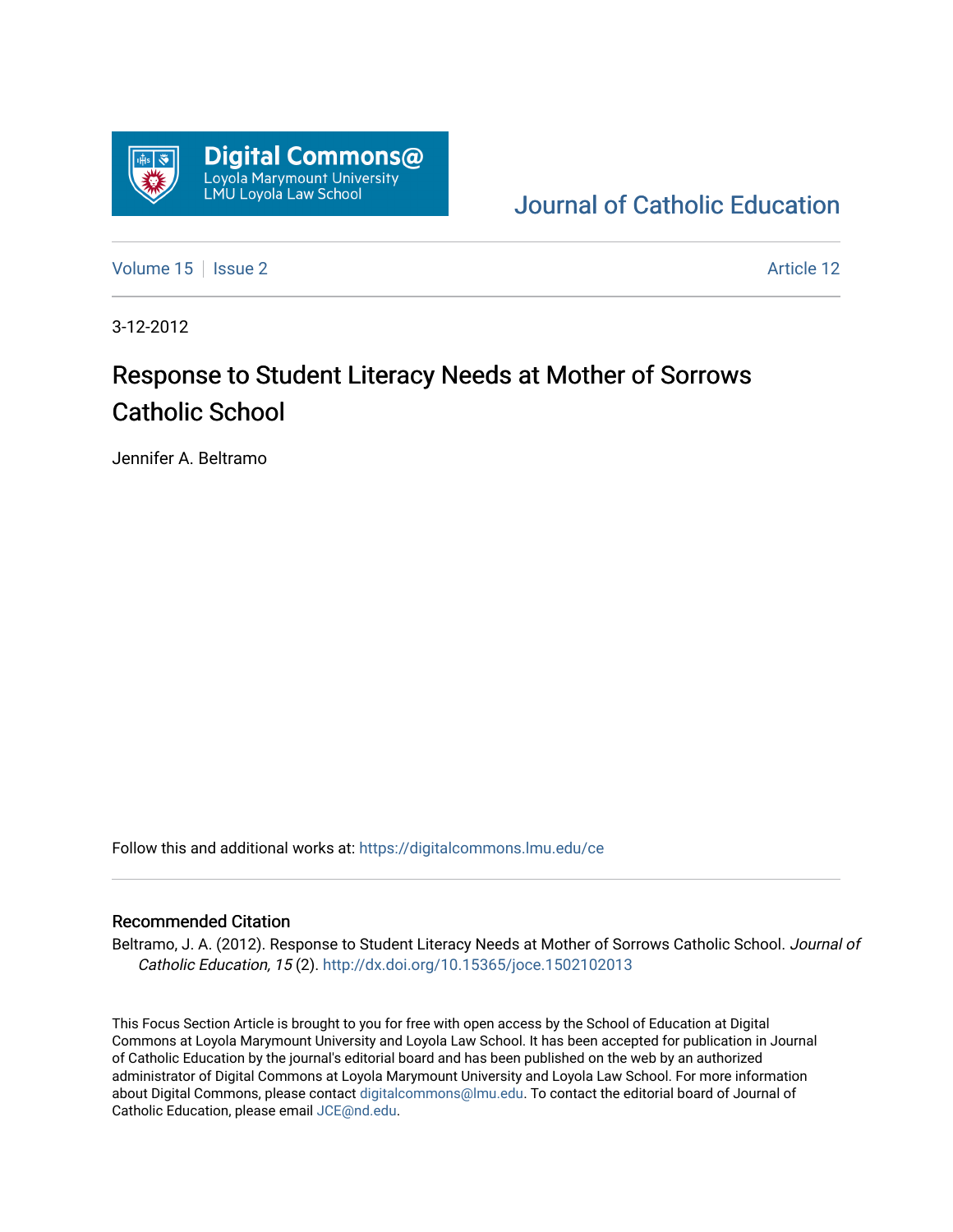#### **Response to Student Literacy Needs at Mother of Sorrows Catholic School**

Jennifer A. Beltramo Principal, Mother of Sorrows Catholic School, California

*Nearly 90% of intermediate and middle school students from low-income families in the United States are not proficient in reading. This action research project used a quasi-experimental design to determine the effectiveness of a multi-component reading intervention program for students in grades four through eight at Mother of Sorrows Catholic School in Los Angeles, California. The study analyzed standardized measures for fluency, word study, and reading comprehension. It also examined the program's influence on student perceptions of reading. Data analysis indicated that all five grades achieved a statistically significant increase between pretest and posttest scores for all three areas of reading. In addition, students were able to make comparable gains regardless of their initial performance above or below grade level.*

The present condition of literacy in the United States is alarming. According to the 2009 National Assessment of Educational Progress, 68% of fourth grade students and 69% of eighth grade students are not proficient in rea cording to the 2009 National Assessment of Educational Progress, 68% of fourth grade students and 69% of eighth grade students are not proficient in reading (National Center for Education Statistics, 2010). These numbers increase dramatically for students from low-income families. Ninety percent of fourth grade students and 89% of eighth grade students who qualify for the National School Lunch Program read below grade level (National Center for Education Statistics, 2010). The urgent need to improve our nation's literacy programs has not gone unnoticed by researchers. Several studies have demonstrated that students who struggle with reading in their first three years of school rarely achieve grade-level reading skills in later education (Torgesen & Burgess, 1998; Torgesen, Rashotte, & Alexander, 2001). Due to this research, the primary focus for improving reading has been on the implementation of effective early literacy instruction in the primary grades. This trend was supported by the federal government's Reading First initiative, which funded research-based early literacy programs for students in kindergarten through 3rd grade. Though these programs are clearly essential for fostering the reading skills of our youngest students, schools must not overlook the needs of the substantial number of older students who still struggle with reading.

*Catholic Education: A Journal of Inquiry and Practice*, Vol. 15, No. 2, March 2012, 295-324 © Trustees of Boston College.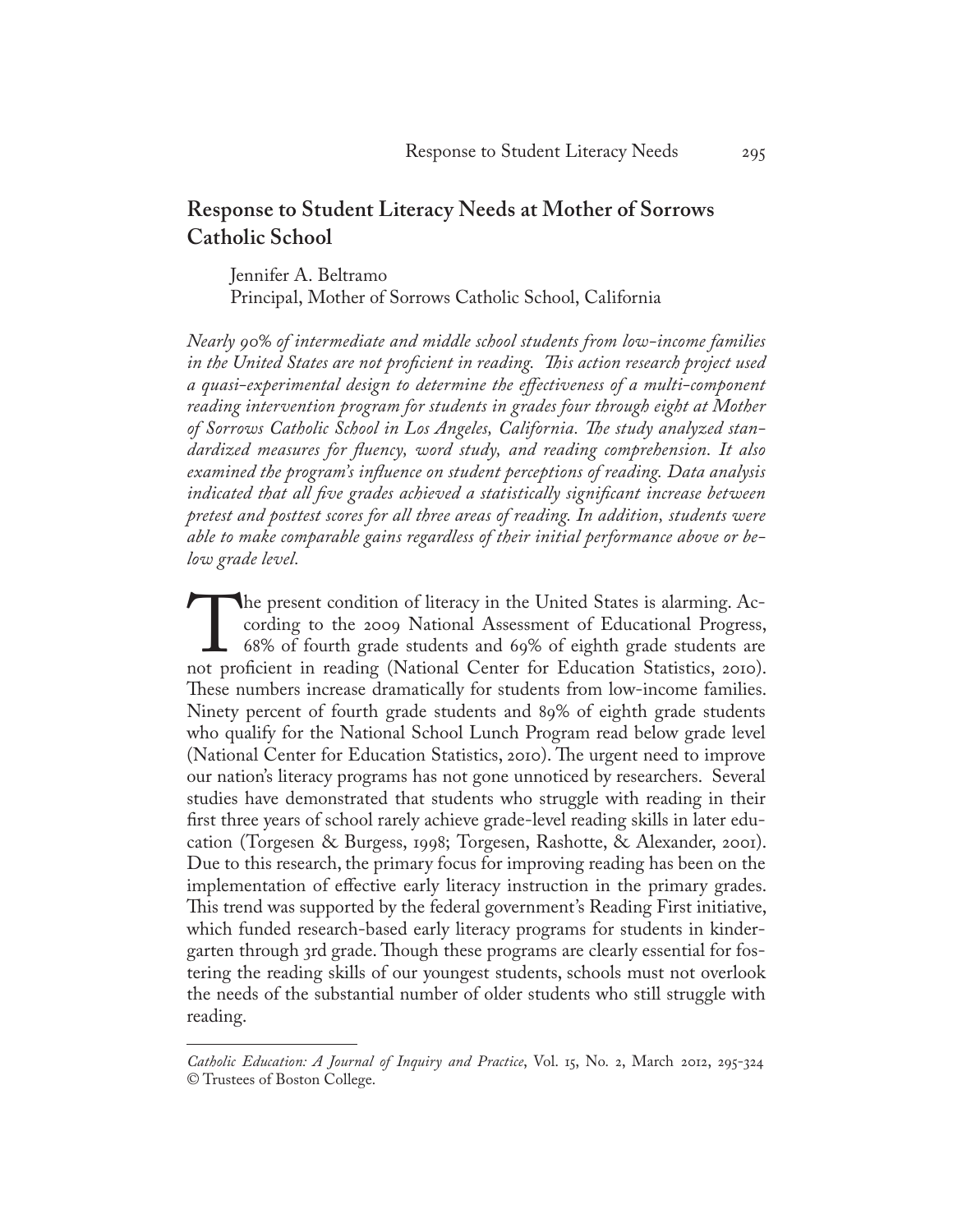#### 296 *Catholic Education* / March 2012

Mother of Sorrows Catholic School has not been immune to low performance in literacy. Located in a low-income, urban neighborhood, Mother of Sorrows Catholic School has faced numerous challenges since its founding by the Sisters of Notre Dame de Namur in 1948. After 34 years of service, the sisters withdrew from the community in 1982, leaving a lay administration to manage the school. The subsequent years were characterized by frequent staff and administration turnover and a drastic drop in enrollment resulting in financial difficulties. The academic program was also affected, and students regularly performed well below the national average. By 1999, the parish was ready to close the school. To prevent its closure and improve the service provided to the community, the Daughters of Charity of St. Vincent de Paul (DC) assumed the administration of the school.

Though the doors stayed open, severe financial hardships remained. To achieve financial stability, the Daughters of Charity increased their involvement in 2002 by co-sponsoring the school with the archdiocese. In accordance with the co-sponsorship agreement, the Daughters of Charity education councilor—who oversees all education missions in the Province of the West assumed all administrative and financial responsibilities previously held by the pastor. Since that time, the school has been guided by the Vincentian charism to honor Christ "as the source and model of all charity, serving Him corporally and spiritually in the person of the poor" (Congregation of the Mission, 2004, p. 28). In support of this mission, no family is turned away because of financial hardship. As a result, 98% of the student body qualifies for the National School Lunch Program. To better support the needs of these students, numerous improvements have been made to the school.

To facilitate this renewal, substantial emphasis has been placed on improving the curricular and instructional programs at the school. The academic needs of the students in the inner-city community are great. Mother of Sorrows Catholic School serves children who are predominantly first- and second-generation Latino immigrants. Each year, approximately 77% of the students are English-language learners and 60% enter kindergarten without an awareness of letters, sounds, or age-appropriate vocabulary. To assist with the instruction of the students in the primary grades, the school adopted a research-based reading program in 2006 with funds provided by Reading First. This program was supported through extensive professional development and collaboration among the faculty. In the spring of 2010, Mother of Sorrows Catholic School opened a preschool to provide early educational experiences and additional literacy opportunities to the children in the community. The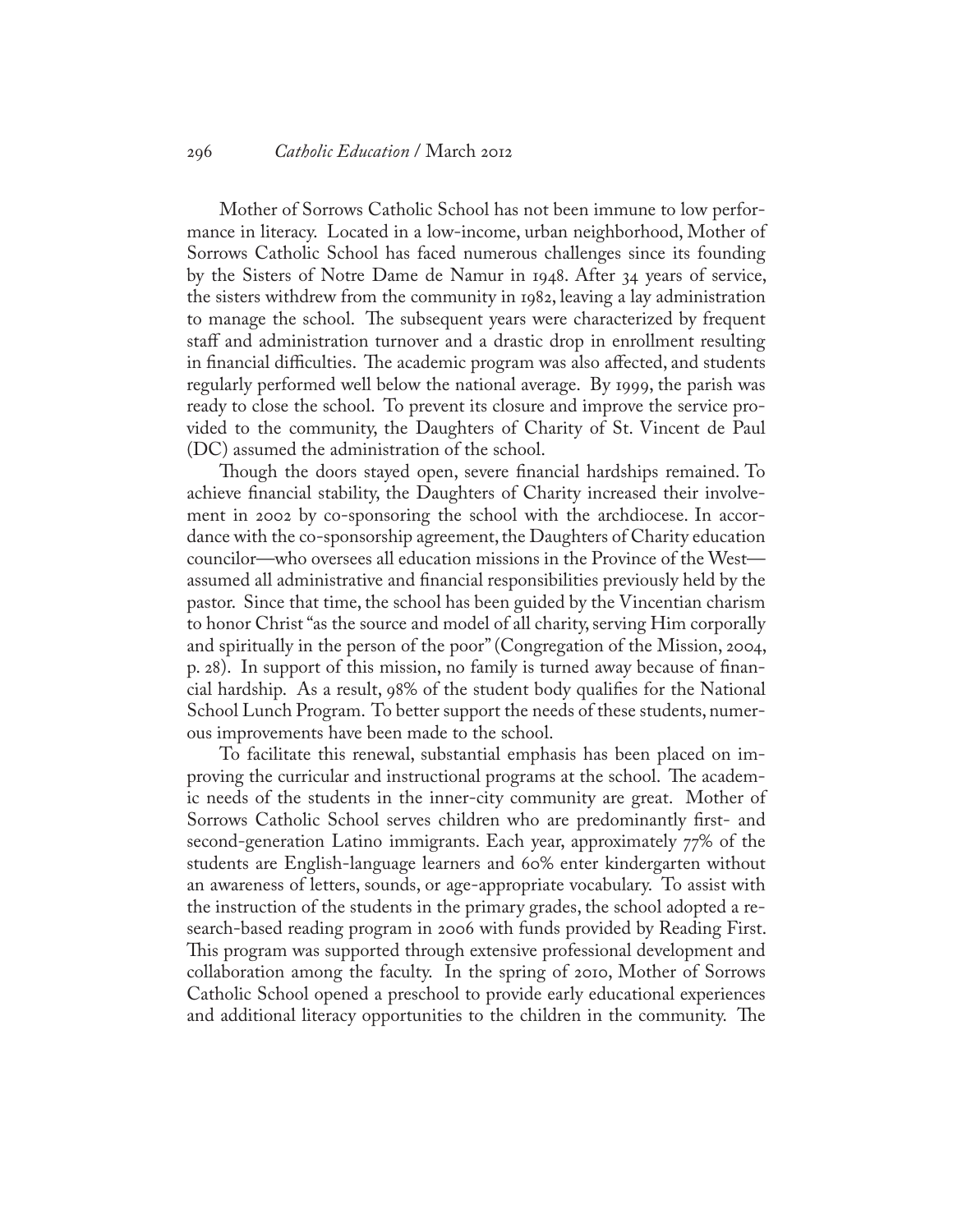school also developed a parent education program to foster the role of parents as the primary educators both before and throughout the formal education process.

Surrounded by an area often associated with drugs, violence, and gang activity, Mother of Sorrows Catholic School has successfully created an environment that is dedicated to serving the needs of the whole child. Despite the recent growth in academic achievement, there are still significant areas of concern that need to be addressed. Though the school has worked over the last four years to solidify the literacy foundations provided in the lower grades, 63% of the students in grades four through eight are still reading below grade level. In seventh grade alone, 85% perform below proficiency, 48% of whom are three or four years below grade level. To exacerbate this issue, the intermediate and middle school curriculum focuses primarily on content—which presumes a level of literacy and reading ability—and the teachers have not been trained in early literacy strategies that these advanced students have not yet mastered. As the principal of Mother of Sorrows Catholic School, it is my job to ensure that our school is meeting the needs of all its students. In justice to our children, we cannot stand by and wait for the effects of the early literacy program in the primary grades to eventually manifest themselves in the intermediate and middle grades. It is imperative that we implement an effective reading intervention program for the current students in grades four through eight who are reading below grade level.

#### **Purpose Statement**

The purpose of this action research project was to determine the effectiveness of a reading intervention program on improving mastery of fluency, word study, and comprehension for students in grades four through eight. The major research questions considered in this action research project include:

1. Does the reading intervention program improve student performance on standardized fluency, word study, and comprehension assessments? 2. Does the reading intervention program influence student perceptions of reading?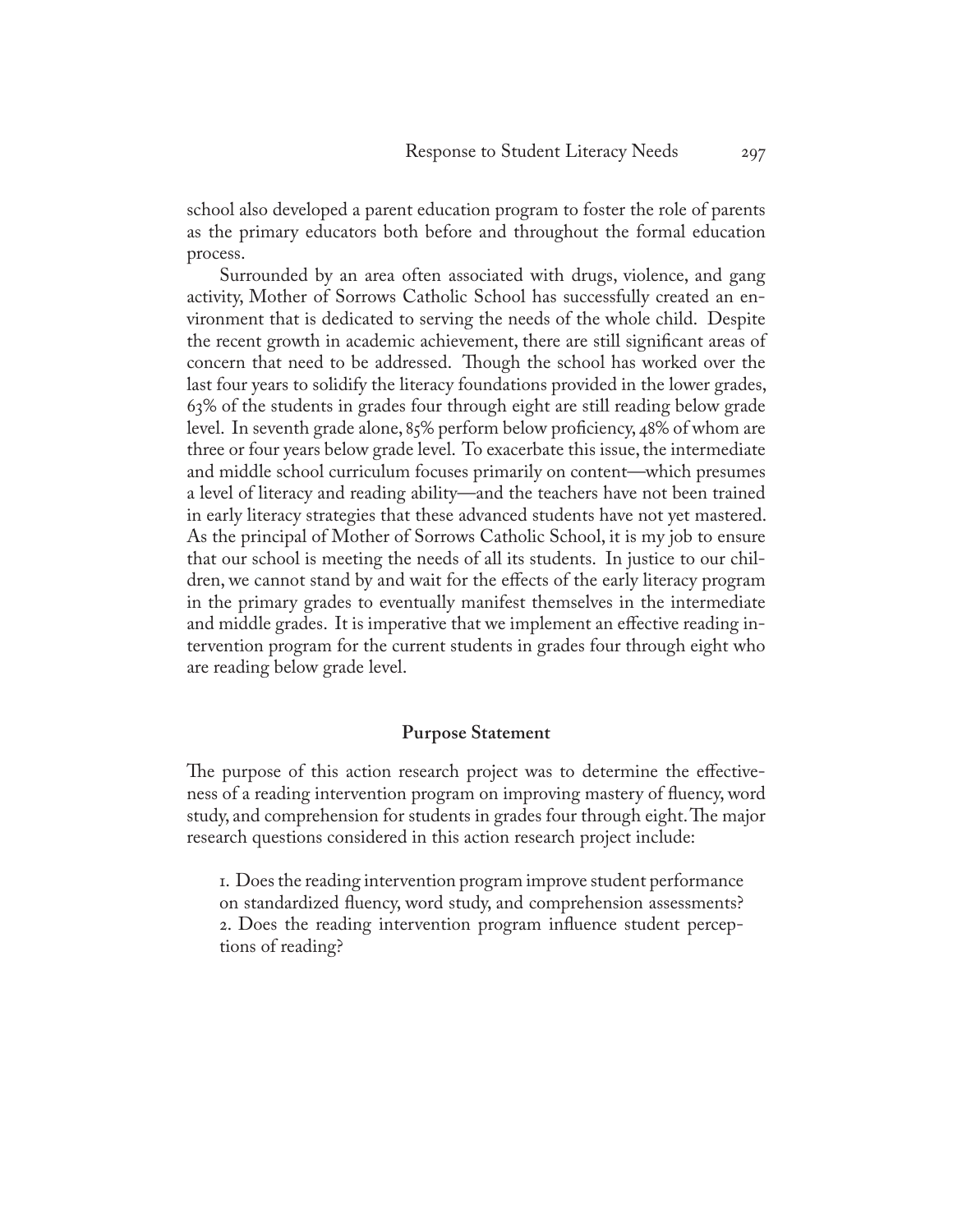#### **Literature Review**

Catholic social teaching refers to the social message of the Gospel as it is articulated through papal, conciliar, and episcopal documents. In particular, these documents outline a framework for how people should conduct their lives in relation to others. The life and dignity of the human person lies at the very foundation of Catholic social teaching. By virtue of this inherent dignity, all people "of whatever race, condition or age…have an inalienable right to education" (Vatican Council II, 1965, no. 1). Providing access to education, however, is not enough. To fulfill their responsibilities, schools must create systems to support each child, both spiritually and academically.

These responsibilities become even greater when a school serves children who are marginalized by poverty, race, language, or disability. Following Jesus' words that "whatever you did for one of these least brothers of mine, you did for me," Catholic social teaching calls us to make a preferential option for the poor and vulnerable (Matthew 25:40). This commitment involves empowering the marginalized to become active participants in society. By their very nature as educational institutions, Catholic schools have the ability to play an active role in this mission; they have a responsibility to develop programs that support children and families who do not have a voice. Pope John Paul II expressed that "it will never be possible to free the needy from their poverty unless they are first freed from the impoverishment arising from the lack of adequate education" ( John Paul II, 1999, no. 71). To improve the quality of education provided to the marginalized, the United States Conference of Catholic Bishops supported "comprehensive and innovative educational approaches to improve the academic progress of some of the most disadvantaged young people" (United States Conference of Catholic Bishops, 2005, p. 9). Following the social teachings of the Church, many Catholic schools have the unique opportunity and responsibility to support the needs of all children.

#### **Goal of Reading**

In the United States, educators often make a distinction between learning to read in the primary grades and reading to learn in the intermediate, middle, and upper grades (Allington, 2002). Over the past decade, both researchers and legislators have emphasized the need to improve early literacy instruction for young children. The purpose of reading changes, however, as students progress through their schooling. Due to the increased focus on content in the up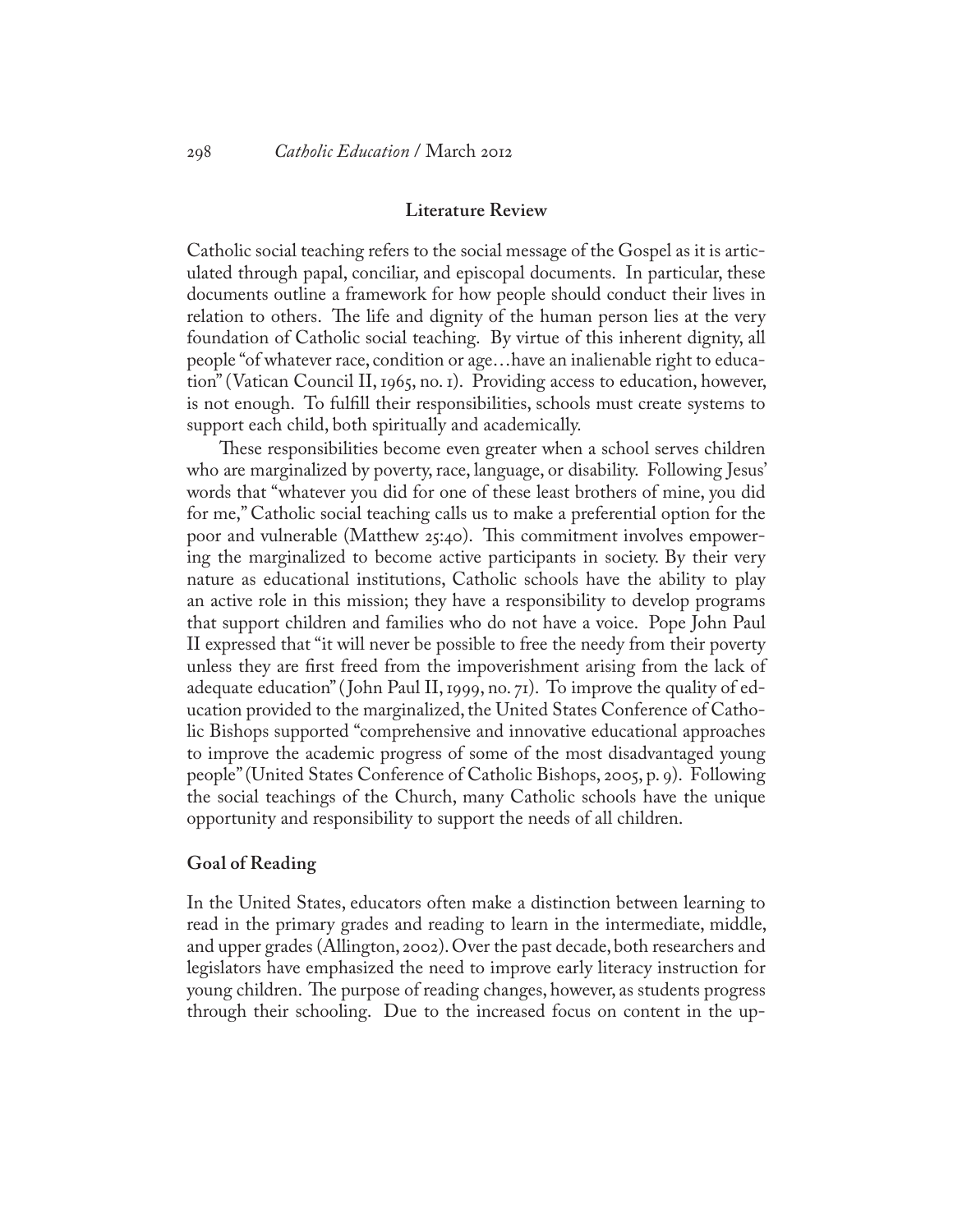per grade curricula, the ultimate goal of reading for older students is effective comprehension, i.e. reading to learn (Edmonds, Vaughn, Wexler, Reutebuch, Cable, & Tackett, 2009). Despite this advanced goal, numerous intermediate and secondary students still struggle with reading fundamentals, making it difficult for them to comprehend grade-level content (National Center for Education Statistics, 2010; Torgesen, et al., 2001). The majority of adolescent courses, however, are not structured to address this issue. In an era of highstakes testing, time is rarely taken in content-based classes to provide reading instruction or interventions. In addition, few secondary teachers are trained in early literacy strategies (Shippen, Houchins, Steventon, & Sartor, 2005).

Despite these obstacles, research has demonstrated that older students can benefit from reading interventions (Edmonds et al., 2009; Roberts, Torgesen, Boardman, & Scammacca, 2008; Scammacca, Roberts, Vaughn, Edmonds, Wexler, & Reutebuch, 2007). For example, Scammacca et al. (2007) conducted a meta-analysis of 31 studies involving reading interventions for adolescents. They reported an effect size of .95 and indicated that groups receiving reading interventions, on average, outscored comparison groups by nearly one standard deviation (Scammacca et al., 2007).

#### **Multi-Component Approach to Intervention**

To be effective, reading interventions must be tailored to meet the specific needs of individual students. Older students who lack fundamental literacy skills require interventions in fluency and word study. According to research, effective fluency instruction includes four components: clear criteria for performance; systematic progression into more challenging material; implementation by adults; and, regular correction and feedback (Chard, Vaughn, & Tyler, 2002; National Reading Panel, 2000; Spencer & Manis, 2010; Therrien, 2004). Comprehensive word study programs address phonics, spelling, and word recognition. In these programs, effective instruction guides students to recognize word patterns through a sequence of word sorts that progress through the stages of spelling development (Bear, Invernizzi, Templeton, & Johnston, 2008; Leipzig, 2000).

Though the lower-order interventions for fluency and word study are necessary to improve word-level performance, they do not directly improve reading comprehension, a higher-order skill. According to Roberts, Torgesen, Boardman, and Scammacca (2008), interventions for older students must go beyond lower-order skills; they must also address vocabulary and compre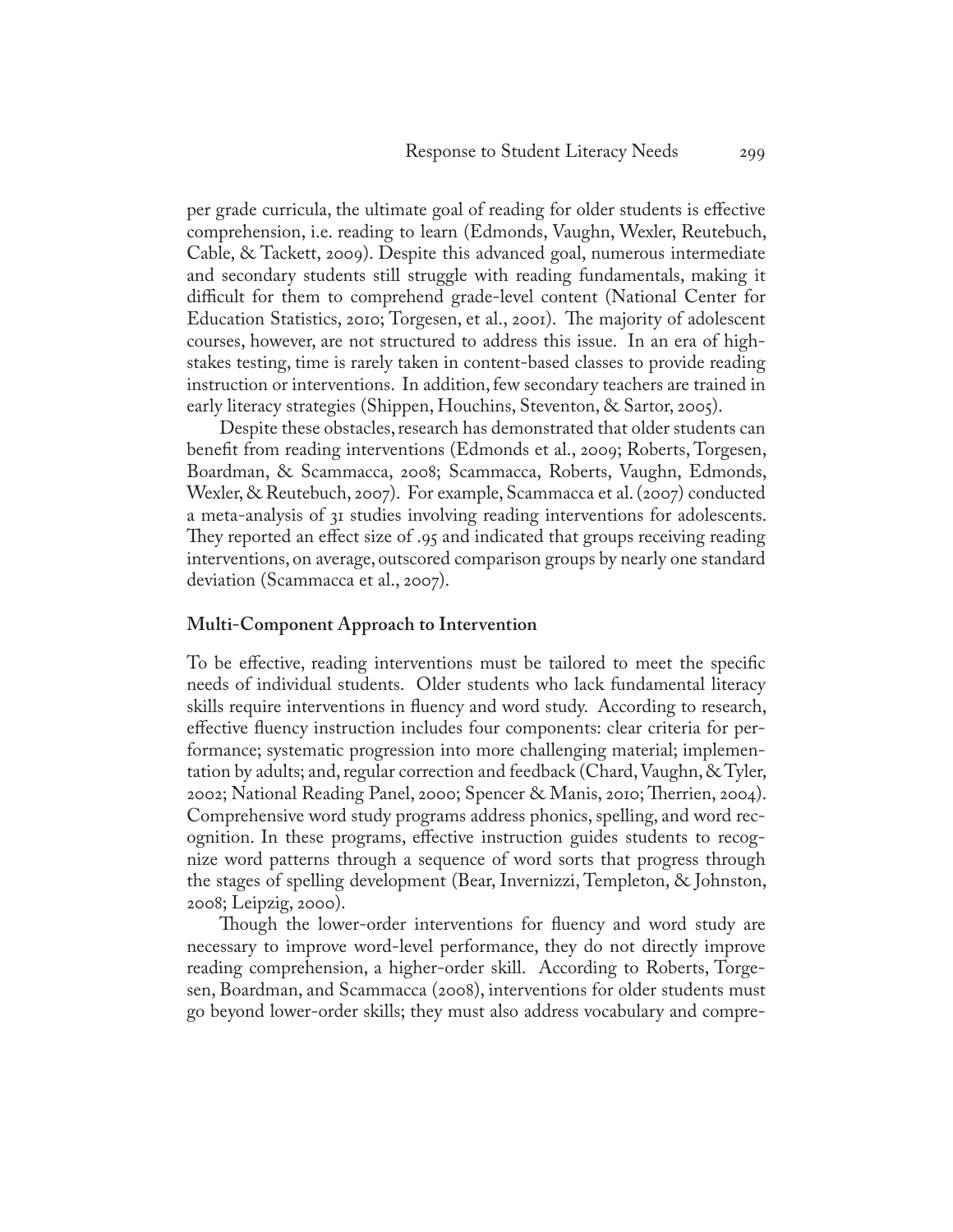hension. Roberts et al. (2008) acknowledge, however, that traditional direct instruction in vocabulary was not likely to generalize to an overall improvement in comprehension. To provide a more direct impact on comprehension, they emphasize the need to guide students to use comprehension-monitoring and summarizing strategies. To achieve independent comprehension, students "need to know which strategy to use, when to use it, and why" (Roberts et al., 2008, p. 67).

Meta-analyses conducted by Scammacca et al. (2007) and Edmonds et al. (2009) also support the need for a multi-component approach. In addition to providing assistance with word study and fluency, effective interventions in these studies included explicit instruction in reading comprehension strategies. For example, in a study where students in grades four through eight participated in repeated reading (fluency) and question generating (comprehension) activities, students demonstrated significant gains as compared to the control group in both their fluency and comprehension of a passage (Therrien, Wickstrom, & Jones, 2006). Other studies showed similar success with instruction in reading comprehension strategies, including determining text structure, activating prior knowledge, utilizing graphic organizers, monitoring understanding, summarizing information, making inferences, and using visualization (Scammacca et al., 2007; Edmonds et al., 2009).

#### **Standardized Reading Measures**

Though previous studies have reported significant gains in reading comprehension when using non-standard measures (e.g., teacher-made tests), they generally have demonstrated only small to moderate improvements in student performance on standardized, norm-referenced measures. For example, in contrast to the effect size of .97 for studies utilizing non-standard measures, the eight studies using standardized measures in the Scammacca et al. (2007) meta-analysis yielded an effect size of only .35, and the seven studies employing standardized measures in the Edmonds et al. (2009) meta-analysis yielded an effect size of .47. Edmonds et al. (2009) outlined several possible explanations for these findings. First, though all of the studies incorporated a multicomponent approach to intervention, very few of them included activities to assist students with applying reading comprehension skills to novel situations. As a result, though students often performed well in the specific context of the intervention, they did not achieve the same results in unrelated scenarios. For example, Alfassi (1998) indicated a significant effect size of 1.04 when using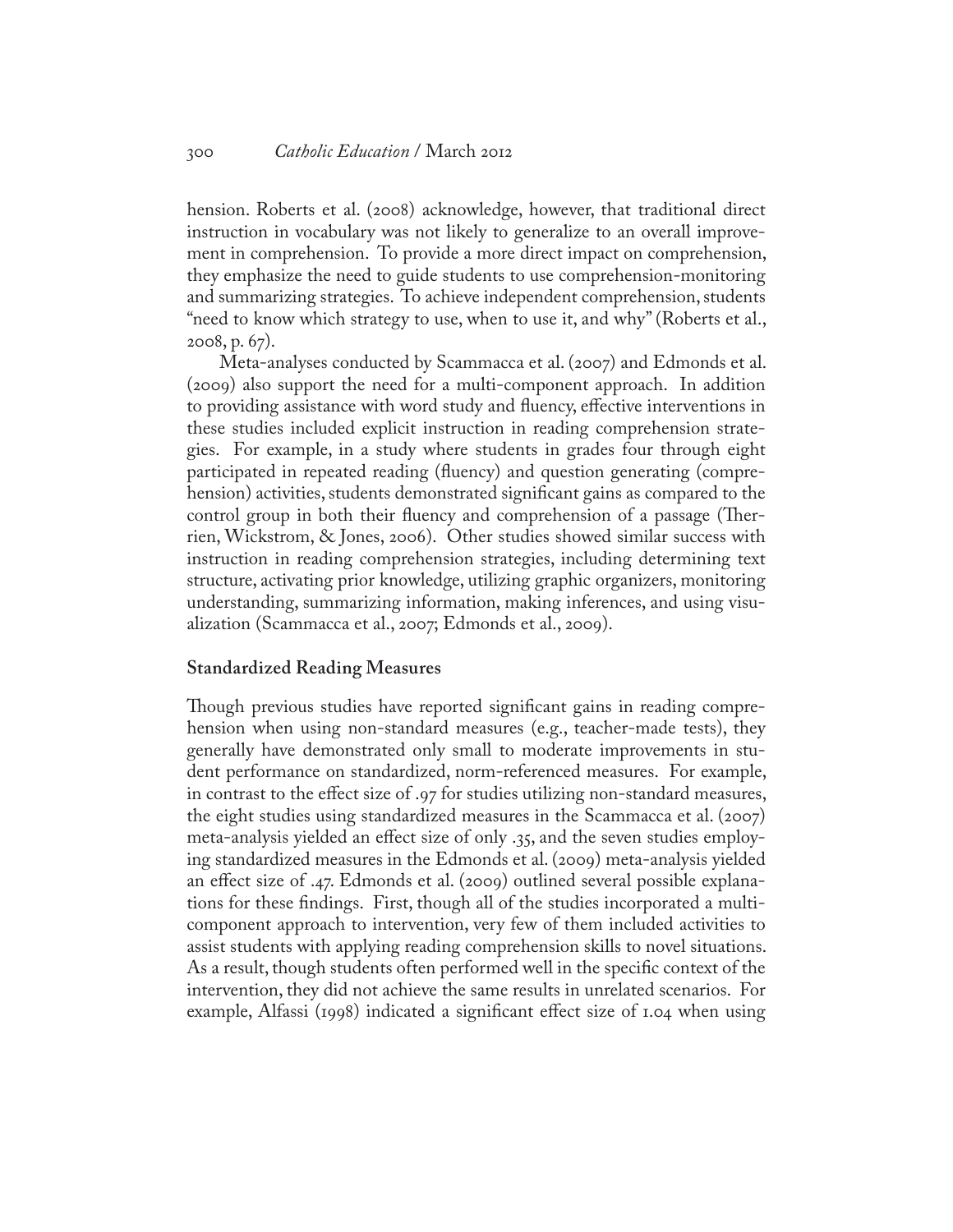researcher-developed measures involving the passages used during the interventions. This effect size decreased to .35, however, when using standardized measures involving unrelated passages.

The second explanation for the findings referred to the type of text utilized in the studies. To be successful in school, students must be able to comprehend a variety of texts independently. In particular, secondary students are increasingly expected to comprehend expository texts, both in class and on standardized assessments. The studies in the analyses, however, focused primarily on narrative texts. To address this concern, Edmonds et al. (2009) recommended that reading comprehension strategies be applied in all content-area classes throughout the day, thus ensuring numerous opportunities for application to expository texts.

In their final explanation for student performance on standardized measures, Edmonds et al. (2009) suggested that students who require interventions often read below grade level standards. As a result, these students must make more than a year's progress to close the gap between their reading skills and those of the average student. The previous studies, however, provided little evidence as to whether the interventions were able to bring students' reading ability to grade level. In order to ensure that students achieve at or above grade level, Edmonds et al. (2009) recommended that interventions should be both intensive and sustained, extending over several months or years.

#### **Implications for Action Research**

In response to the Church's social teachings, Catholic schools have a moral imperative to implement programs that will support the needs of marginalized students. To maximize their effectiveness, these programs must be informed by research. In the case of this project, research identifies a pressing need for the implementation of multi-component interventions for older students who struggle with reading. These interventions should be intensive, sustained, and designed to meet the specific needs of the adolescent learner. To be effective, they must incorporate both lower and higher-order skills as well as opportunities for independent application to expository texts. The interventions provided in this action research project were chosen on these tenets and are explained in greater detail in the following section.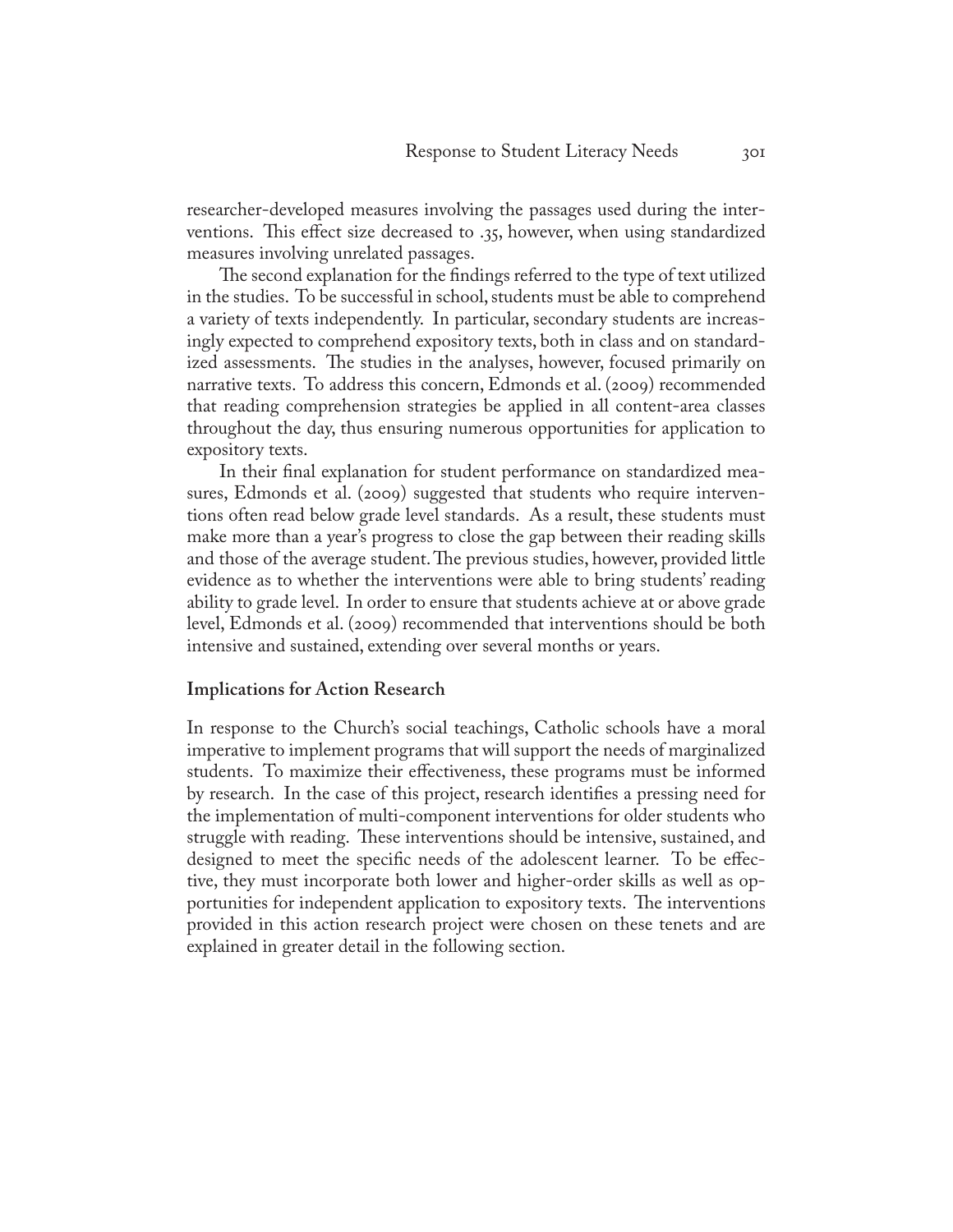#### **Method**

#### **Participants**

Participants (n=112) were all middle school students at Mother of Sorrows Catholic School: 21 fourth-grade students (10 male, 11 female), 16 fifth-grade students (six male, 10 female), 24 sixth-grade students (11 male, 13 female), 27 seventh-grade students (nine male, 18 female), and 24 eighth-grade students (10 male, 14 female). The participants in grades four and five were taught in a self-contained classroom. The participants in grades six through eight were departmentalized and rotated between three teachers. Ninety-seven percent of the participants were Latino, and 3% were African American. Ninety-eight percent of the participants qualified for free or reduced lunch, and 77% were English language learners. All of the participants attended Mother of Sorrows Catholic School, a PreK-8 Catholic school located in an urban area, and were selected from a convenience sample of students enrolled in the intermediate and middle grades.

#### **Instruments and Materials**

**Fluency instrument.** The fluency level of all participants was assessed with the *MASI-R* oral reading fluency measures at the beginning and end of the study (Howell, 2007). These measures included three grade-level passages. Students were asked to read each passage for 1 minute. On a separate form, the teacher or reading instructor recorded the total number of words read and marked any errors made by the student. Errors consisted of words that were skipped, not pronounced correctly within 3 seconds, mispronounced, or repeatedly mispronounced later in the passage. At the end of each passage, three calculations were determined: rate of words correct per minute (wcpm); rate of words incorrect per minute (wepm); and, accuracy. Wcpm was calculated by subtracting the total errors per minute from the total words read per minute. Wepm was calculated by adding the errors per minute. Accuracy was calculated by subtracting the total number of errors prior to the 100th word from 100. After all three passages were completed, the median score for each parameter (wcpm, wepm, and accuracy) was recorded.

**Word study instrument.** Two instruments were used to assess the students' performance with word study. The first instrument was a Spelling Inventory, given at the beginning and end of the study (Bear, et al., 2008). Students in grades four and five were given the Elementary Spelling Inventory.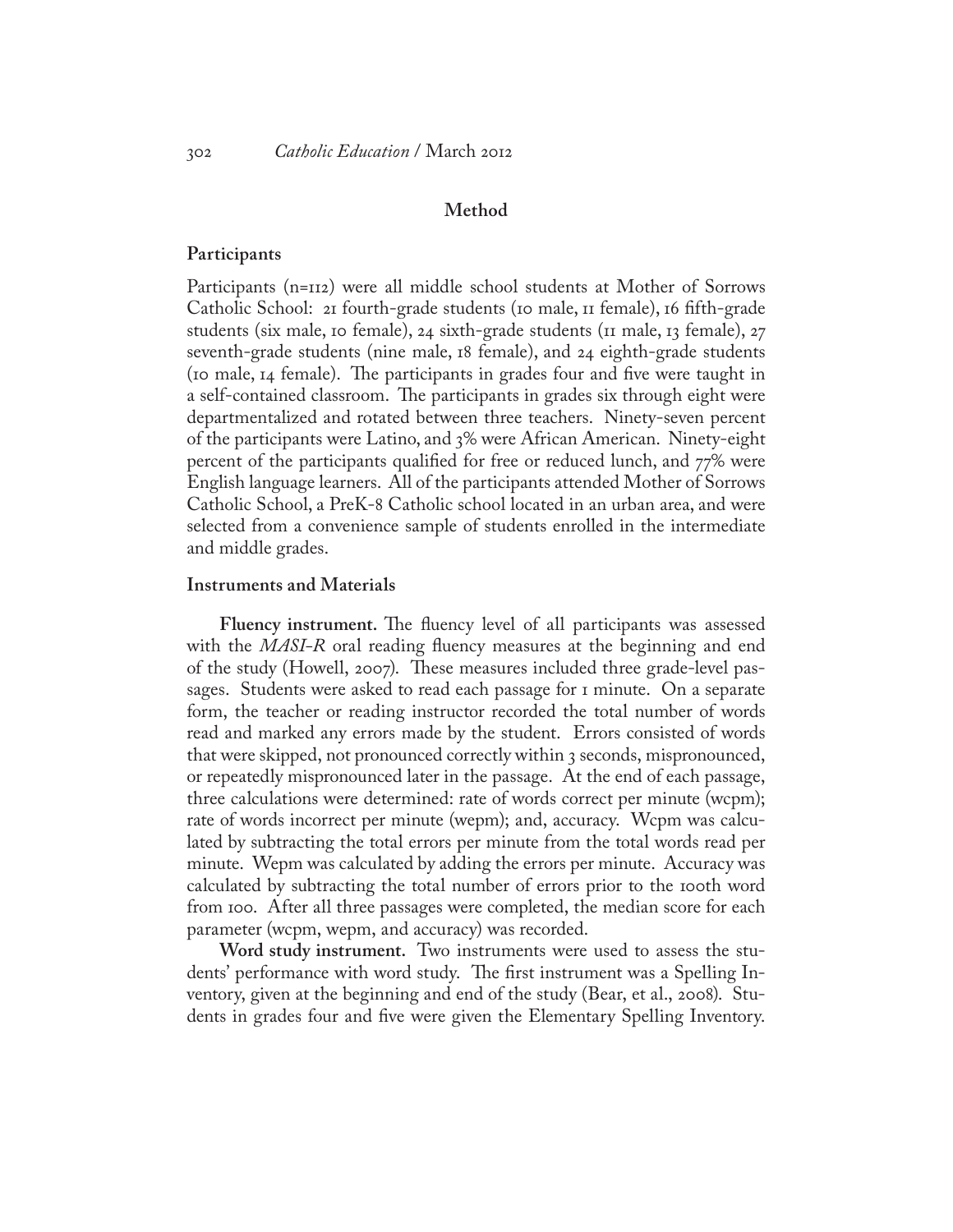This inventory consisted of 25 words designed to assess the students' mastery of word study features including letter-name alphabetic spellings, within-word patterns, syllables and affixes, and derivational relations. Example words included bed, train, shopping, and fortunate. Students in grades six through eight were given the Upper-level Spelling Inventory, which included 31 words involving within-word patterns, syllables and affixes, and derivational relations. Example words included smudge, sailor, monarchy, and medicinal. The spelling inventories were scored with the corresponding feature guide. Both word accuracy (1-point per word) and feature accuracy (1-point per feature) were recorded and combined for a total score. See Appendix A for a sample feature guide.

The second word study instrument was composed of weekly assessments of specific word lists. Each assessment involved spelling and sorting the assigned words as well as applying the rules to related words. One point was given for each word with correct spelling and correct placement. Students in the derivational relations stage were also asked to write sentences that incorporated the words and definitions in an appropriate context. See Appendix B for a sample word list assessment.

**Reading comprehension instruments.** Two instruments were used to assess reading comprehension. The first teacher-made instrument assessed strategy application. It involved completing graphic organizers for specific comprehension strategies applied to novel narrative and expository texts. See Appendix C for a sample graphic organizer. The second instrument assessed reading comprehension through the standardized, norm-referenced *Gates-MacGinitie Reading Test* (*GMRT*) involving 48 multiple choice questions (MacGinitie, MacGinitie, Maria, Dreyer, & Hughes, 2006).

**Survey instrument.** An original survey instrument was used to assess student perceptions of reading before and after the interventions (see Appendix D). The survey consisted of 15 questions involving a 4-point Likert scale ranging from *Strongly Disagree* (1) to *Strongly Agree* (4). The questions asked participants to determine their level of agreement or disagreement with statements such as "I am a confident reader."

#### **Design and Procedure**

This action research study was conducted from August 2010 through March 2011 using a quasi-experimental within-group design. During the week of August 25, 2010, participants were given the initial fluency and spelling inventory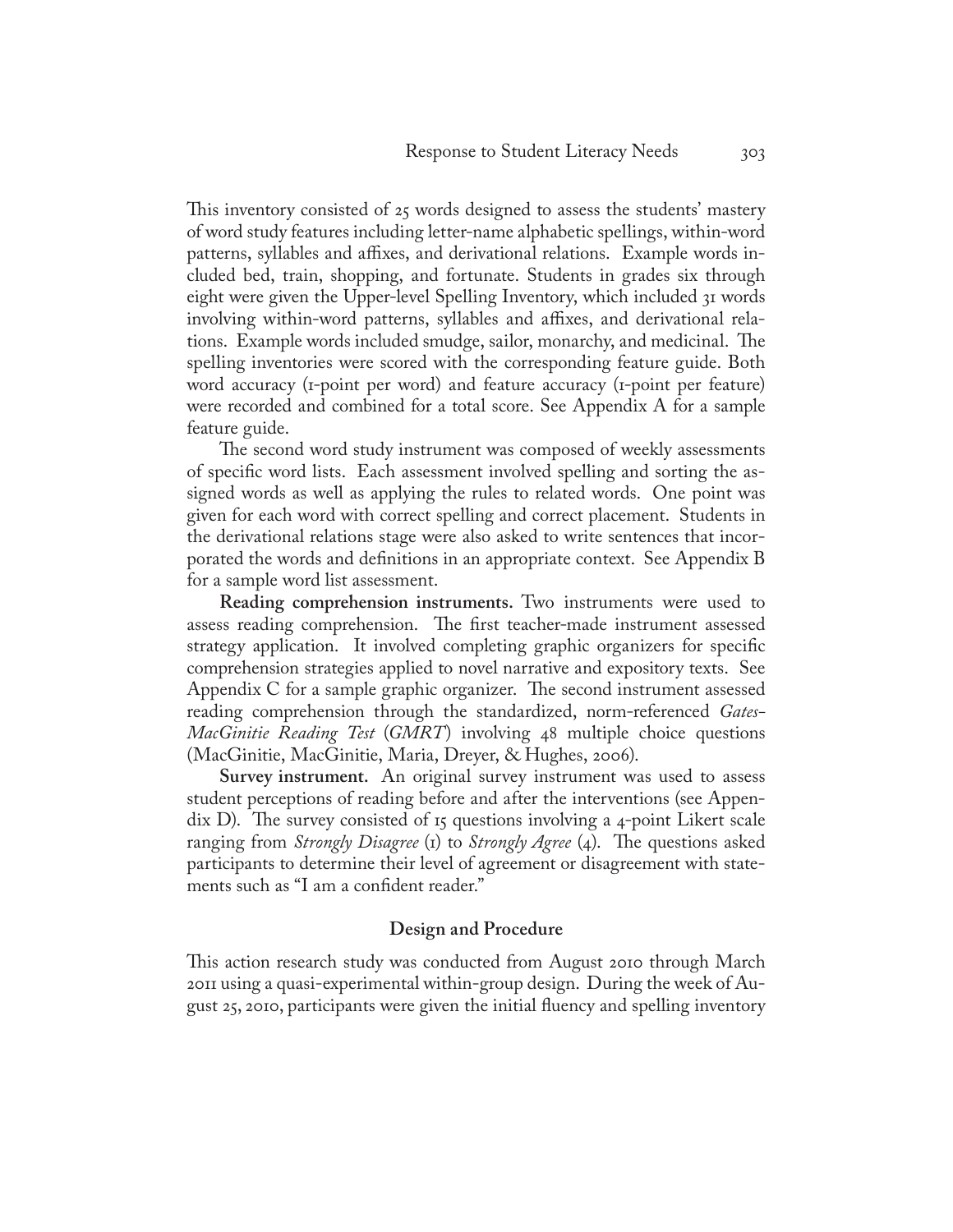#### 304 *Catholic Education* / March 2012

assessments to serve as a control. The initial comprehension assessment was given the week of September 8, 2010. Progress was monitored either monthly (fluency) or at the end of each unit (word study and comprehension) with the final assessments given the week of March 15, 2011. A survey was also given at the beginning of the study on August 25 and again at the end of the study on March 15. All assessments and surveys were given in the participants' classrooms during the normal school day by either the classroom teacher or reading instructor.

**Fluency interventions.** All students, regardless of previous fluency scores, participated in sound-spelling practice, choral reads, triple reads, and fluency folders involving high-frequency word and passage practice. In addition, all students were made aware of their grade level wcpm target. Students (n=16) who performed below 100 wcpm on the initial fluency assessment also received one-on-one instruction three times per week in the Great Leaps reading program (Campbell, 1995). After the benchmark assessment in December, students  $(n=27)$  who performed 10 or more words below the 50th percentile norm also received one-on-one instruction three times per week in the Great Leaps reading program. This one-on-one instruction included three components: phonemic awareness; phrases; and, passages. The first two components involved a series of sounds to be identified and phrases to be read within 1 minute. The third component involved passages that began with 30 readily accessible words and gradually increased by word number and word difficulty. The program was designed for students to master a passage after they read it one time in under a minute, but Wexler, Vaughn, Edmonds, and Reutebuch (2008) recommended that students should be encouraged to read low-word difficulty passages with the same word rate that is required of their grade level. To reflect this research, students were asked to continuously reread a *Great Leaps* passage until they had achieved their grade-level target rate within one minute. These one-on-one interventions took place in the classroom during universal access time and were facilitated by the reading instructor.

**Word study interventions.** All students participated in the *Words Their Way: Word Study for Phonics, Vocabulary, and Spelling Instruction program* (Bear, et al., 2008). Based on their performance on the initial Spelling Inventory, participants were placed in small groups (two to six students) and received instruction in within-word patterns, syllables and affixes, or derivational relations. The intervention focused on weekly word lists and involved multiple sorting techniques through direct instruction, paired work, and independent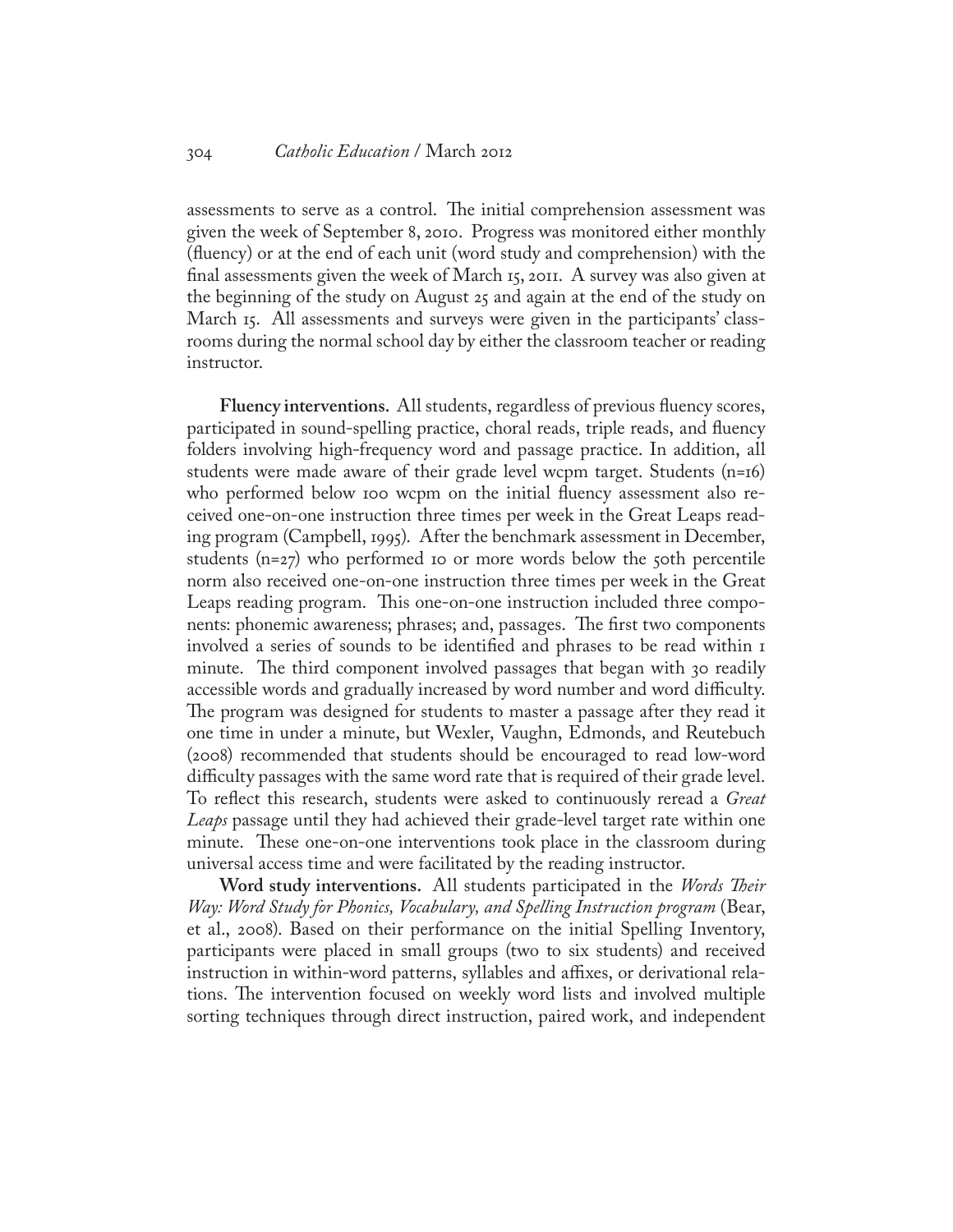practice. Students who could not transfer the spelling rules to new words at the end of a unit were required to repeat the corresponding word lists. Students receiving instruction in derivational relations were also required to know the meaning of Greek and Latin roots and apply their weekly words correctly in context. The intervention took place within the classroom and was facilitated by the classroom teacher, reading instructor, or principal.

**Reading comprehension interventions.** The reading comprehension interventions involved two components. First, all students participated in the *SRA Reading Laboratory and Accelerated Reader* programs, which focused on short passage and extended passage comprehension, respectively. For the *SRA Reading Laboratory,* students were initially placed on a reading level based on their performance on the program's reading comprehension assessment. Participants progressed independently through the program during 30-minute intervals provided twice a week. For *Accelerated Reader*, students were initially placed on a reading level based on their performance on the STAR Reading assessment and were asked to complete at least one novel and corresponding online comprehension assessment every two weeks. In each classroom library, high-interest books were labeled and organized according to the Accelerated Reader ATOS book levels. Independent reading time was provided during the school day, and 20 additional minutes were assigned each evening. Participants were retested on the STAR Reading assessment at the end of each quarter to determine their progression through the program.

The second component of the intervention involved instruction in and application of reading comprehension strategies. All participants received direct instruction in seven main strategies: predict; connect; summarize; monitor and clarify; analyze; infer; and, evaluate. All participants were guided to apply the strategies to narrative and expository texts through a series of multiple exposures with decreasing amounts of support. Seven graphic organizers, corresponding to each of the seven strategies, were used to guide application of the strategies and provide feedback. In addition, five daily multiple-choice questions provided opportunities for students to apply the strategies in a standardized test-like setting. Students (n=21) who performed more than two years below grade level on the initial *GMRT* comprehension assessment were also given small group after-school instruction by the classroom teacher or reading instructor beginning in mid-October. These students were guided to apply the strategies to narrative and expository texts that were on their reading level and then gradually progressed to texts of greater difficulty.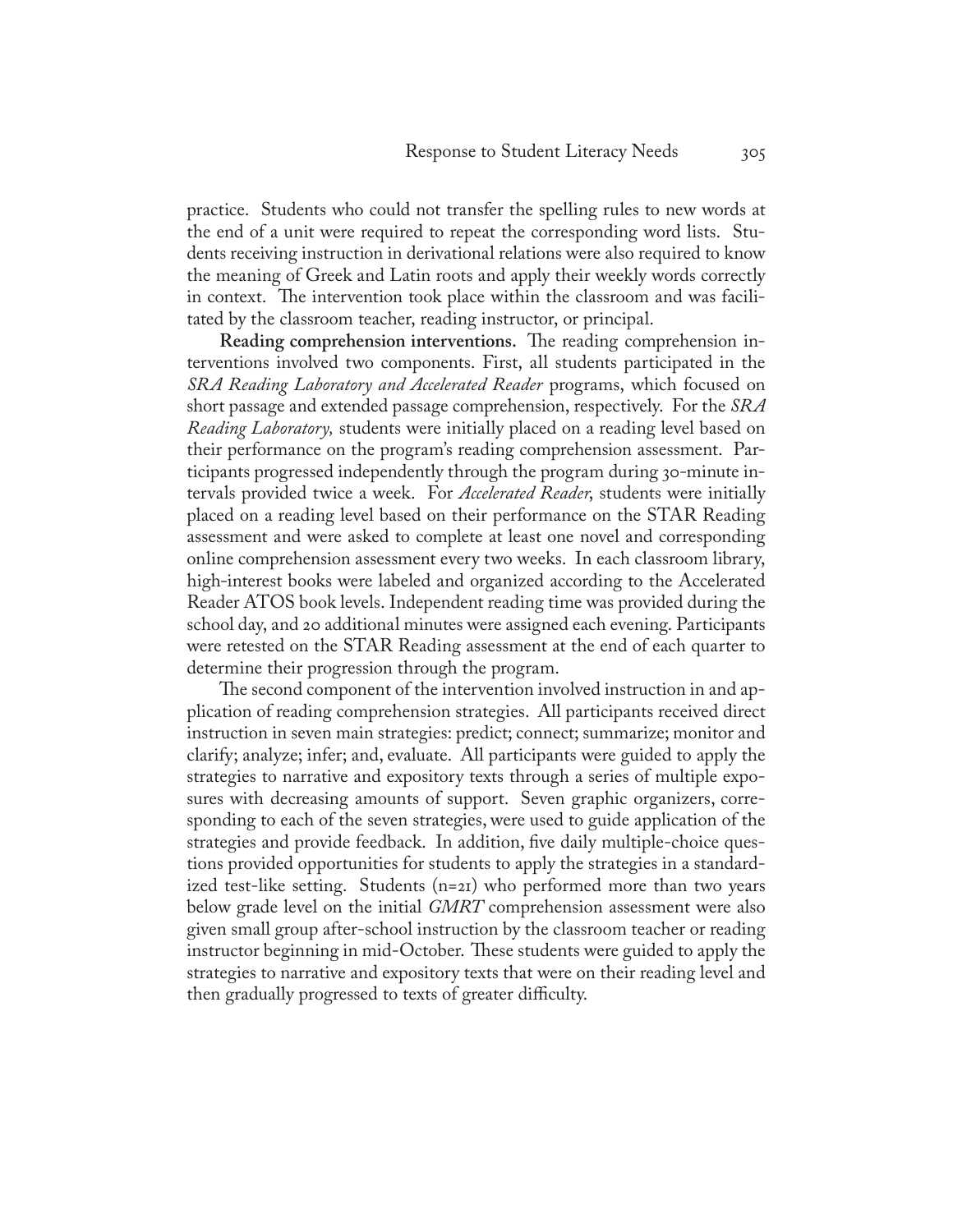#### **Findings**

#### **Student Performance**

Descriptive and inferential statistics were used to examine whether the reading intervention program improved student performance in fluency, word study, and comprehension during the study.

**Fluency.** For fluency, separate t-tests revealed that all five grades achieved a statistically significant increase between pretest and posttest scores on the *MASI-R* oral reading fluency measures (see Table 1). Students in grade six made the largest average gain ( $M=38.75$ ,  $SD=13.90$ ) in words read correctly per minute. Though students in grade eight made the smallest average gain  $(M=24.25, SD=17.52)$ , they achieved nearly double the average national growth (M=13) for students in grade eight during the same time period. To place all of the gains in a national context, the total number of students in grades four through eight performing above the 50th percentile increased from 65% on the pretest to 81% on the posttest (see Table 2). Grade six made the largest percentile gain in students performing above the 50th percentile from pretest (50%) to posttest (79%), followed by grade eight (pretest, 54%; posttest, 79%). On the posttest, grades four and seven had the largest percentage of students performing above the 50th percentile, 90% and 85%, respectively. When the Table 1

| Grade          | Pretest |           | Posttest |           | Gain Score |           | df | t-value   |
|----------------|---------|-----------|----------|-----------|------------|-----------|----|-----------|
|                | M       | <b>SD</b> | M        | <b>SD</b> | M          | <b>SD</b> |    |           |
| $\overline{4}$ | 116.52  | 19.89     | 141.52   | 21.63     | 25.00      | 9.47      | 20 | $-12.10*$ |
| 5              | 113.50  | 21.65     | 140.25   | 27.70     | 26.75      | 11.29     | 15 | $-9.47*$  |
| 6              | 125.38  | 34.48     | 164.13   | 38.98     | 38.75      | 13.90     | 23 | $-13.66*$ |
|                | 143.59  | 25.54     | 171.74   | 27.40     | 28.15      | 14.26     | 26 | $-10.26*$ |
| 8              | 141.29  | 25.16     | 165.54   | 35.55     | 24.25      | 17.52     | 23 | $-6.78*$  |
|                |         |           |          |           |            |           |    |           |

Mean, Standard Deviation, and t-value for Effect of Interventions on Fluency Measured by Words Read Correctly per Minute

Note.\* p < .05

students were categorized by their individual pretest national percentile range, students in all percentile groups made similar gains: 0-25 NPR, M=28.80, SD=14.40; 26-50 NPR, M=28.60, SD=12.90; 51-75 NPR, M=29.23, SD=14.05; and  $76$ -100 NPR, M=29.06, SD=17.33. Thus, regardless of their initial fluency performance, all students were able to achieve statistically significant growth.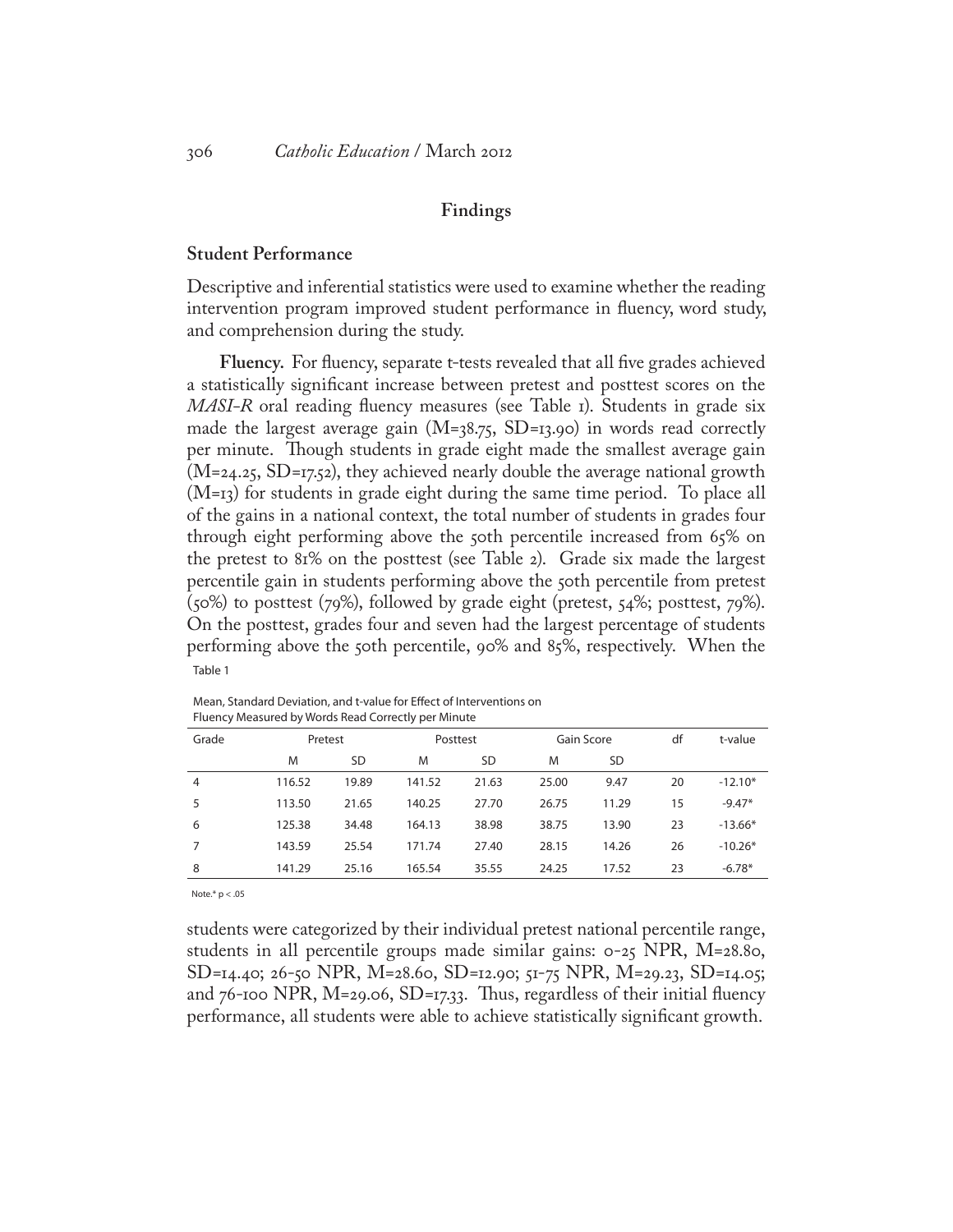#### Table 2

Number of Students Performing within National Percentile Ranges on Fluency Pretest and Posttest

| National   |              | Grade 4       |               | Grade 5 |     | Grade 6        |     | Grade 7 |     | Grade 8       |
|------------|--------------|---------------|---------------|---------|-----|----------------|-----|---------|-----|---------------|
| Percentile | Pre          | Post          | Pre           | Post    | Pre | Post           | Pre | Post    | Pre | Post          |
| 76-100     | 9            | 10            | 3             | 6       | 5   | 11             | 9   | 17      | 6   | 8             |
| $51 - 75$  | 9            | 9             | 6             | 5       |     | 8              | 11  | 6       |     | 11            |
| $26 - 50$  | 3            | $\mathcal{P}$ | 5             | 4       |     | $\overline{4}$ | 6   | 4       | 9   | 3             |
| $0 - 25$   | $\mathbf{0}$ | 0             | $\mathcal{L}$ | 1       | 5   |                | 1   | 0       |     | $\mathcal{L}$ |

Note. NPR determined by 2006 Hasbrouck and Tindal oral reading data. Pretest reflects Fall norms. Posttest reflects Winter norms.

**Word study.** To assess gains in word study, grades four and five took the Elementary Spelling Inventory, and grades six through eight took the Upper-

#### Table 3

Mean, Standard Deviation, and t-value for Effect of Interventions on Word Study Measured by Total of Spelling and Feature Points

| Grade          |       | Pretest |       | Posttest  | Gain Score |      | df | t-value  |
|----------------|-------|---------|-------|-----------|------------|------|----|----------|
|                | M     | SD      | M     | <b>SD</b> | M          | SD   |    |          |
| $\overline{4}$ | 70.00 | 7.31    | 72.86 | 8.55      | 2.86       | 4.86 | 20 | $-2.69*$ |
| 5              | 75.13 | 7.36    | 78.62 | 5.89      | 3.50       | 5.15 | 15 | $-2.72*$ |
| 6              | 55.39 | 17.58   | 65.22 | 19.08     | 9.82       | 6.51 | 22 | $-7.24*$ |
|                | 65.44 | 16.94   | 73.26 | 14.13     | 7.81       | 6.40 | 26 | $-6.34*$ |
| 8              | 65.63 | 23.14   | 70.63 | 22.21     | 5.00       | 5.02 | 24 | $-4.88*$ |

Note. \* p < .05; Grades 4 and 5 reflect Elementary Spelling Inventory; Grades 6-8 reflect Upper-level Spelling Inventory

level Spelling Inventory. Separate t-tests revealed that all five grades achieved a statistically significant increase between pretest and posttest scores (see Table 3). Grade five achieved the largest gains  $(M=3.50, SD=5.15)$  on the Elementary Spelling Inventory, and grade six achieved the largest gains  $(M=9.82, SD=6.51)$ on the Upper-level Spelling Inventory. In addition, all grades demonstrated an upward movement of students through the spelling stages (see Table 4).

**Reading comprehension.** For comprehension, separate t-tests revealed that all five grades achieved a statistically significant increase between pretest and posttest grade equivalency scores on the Gates-MacGinitie Reading Test (see Table 5). On the posttest, students in every grade averaged on or above grade level: grade four,  $M$ =5.08,  $SD$ =1.90; grade five,  $M$ =6.32,  $SD$ =2.64; grade six, M=7.23, SD=1.72; grade seven, M=7.56, SD=2.58; and grade eight, M=8.89,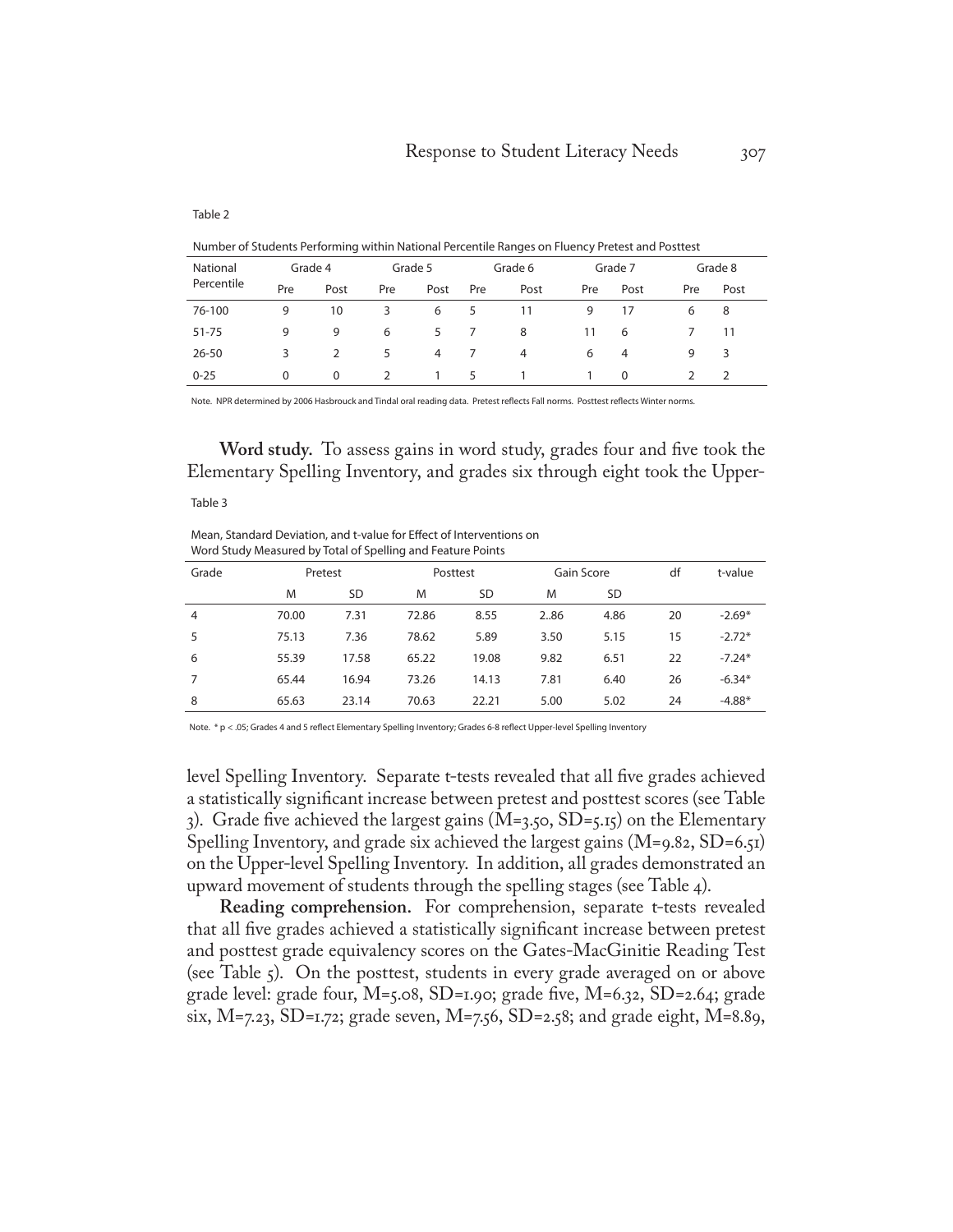#### Table 4

|  | Number of Students Performing within Spelling Stages on Word Study Pretest and Posttest |
|--|-----------------------------------------------------------------------------------------|
|--|-----------------------------------------------------------------------------------------|

| Spelling   |                | Grade 4        |                | Grade 5     |             | Grade 6 |                | Grade 7        |              | Grade 8 |
|------------|----------------|----------------|----------------|-------------|-------------|---------|----------------|----------------|--------------|---------|
| Stage      | Pre            | Post           | Pre            | Post        | Pre         | Post    | Pre            | Post           | Pre          | Post    |
| Late DR    | 0              | $\mathbf 0$    | 0              | $\mathbf 0$ | $\mathbf 0$ | 3       | $\overline{4}$ | 5              | 5            | 7       |
| Middle DR  | $\mathbf 0$    |                | 0              | $\mathbf 0$ |             | 0       | $\mathbf 0$    | $\overline{2}$ |              | 3       |
| Early DR   | $\mathbf 0$    |                |                | 5           | 1           | 3       | 5              | 3              | 2            | 1       |
| Late SA    | $\overline{2}$ | $\overline{4}$ | $\overline{2}$ | 2           | 5           | 6       | 3              | 7              | 3            | 3       |
| Middle SA  | 3              | 1              | 3              | $\mathbf 0$ | 1           | 3       | $\overline{4}$ | 2              |              | 1       |
| Early SA   | $\mathbf 0$    | $\overline{4}$ |                | 1           | 4           | 1       | 4              | 3              | $\mathbf{0}$ | 2       |
| Late WWP   | 9              | 8              | 3              | 7           | 6           | 5       | 7              | 5              | 9            | 5       |
| Middle WWP | 5              | $\overline{2}$ | 4              | 1           | 3           | 1       | $\mathbf 0$    | $\Omega$       | 3            | 2       |
| Early WWP  | $\mathbf 0$    | $\mathbf 0$    | 2              | $\mathbf 0$ |             | 0       | $\mathbf 0$    | $\Omega$       | $\mathbf 0$  | 0       |
|            |                |                |                |             |             |         |                |                |              |         |

Note. DR = Derivational Relations (upper stage), SA = Syllables and Affixes (middle stage), WWP = Within Word Pattern (lower stage); Direction of desired growth is from early WWP toward late DR

SD=2.88. In addition, during the study participants from every grade level made above average gains. Thus, all grades were able to demonstrate more than 6.75 months of growth, corresponding to a grade equivalency increase of more than .68 (see Table 5). Students in grade seven made the largest average gains

#### Table 5

Mean, Standard Deviation, and t-value for Effect of Interventions on Reading Comprehension Measured by Grade Equivalent

| Grade |      | Pretest   |      | Posttest  | Gain Score |      | df | t-value  |
|-------|------|-----------|------|-----------|------------|------|----|----------|
|       | M    | <b>SD</b> | M    | <b>SD</b> | M          | SD   |    |          |
| 4     | 4.03 | 1.12      | 5.08 | 1.90      | 1.05       | 1.52 | 20 | $-3.16*$ |
| 5     | 4.70 | 1.64      | 6.32 | 2.64      | 1.62       | 1.68 | 15 | $-3.86*$ |
| 6     | 5.68 | 1.52      | 7.23 | 1.72      | 1.55       | 0.91 | 22 | $-8.20*$ |
| 7     | 5.77 | 1.99      | 7.56 | 2.58      | 1.78       | 1.82 | 26 | $-5.10*$ |
| 8     | 7.96 | 2.49      | 8.89 | 2.88      | 0.92       | 1.59 | 23 | $-2.84*$ |

Note.\* p < .05

(M=1.78, SD=1.82). Students in grades five and six also averaged more than 1.5 years growth. To put the gains in a national context, the number of students in grades four through eight performing on or above grade level increased from 37% on the pretest to 61% on the posttest (see Table 6). Grade six had the largest increase in students performing on or above grade level (43% to 87%),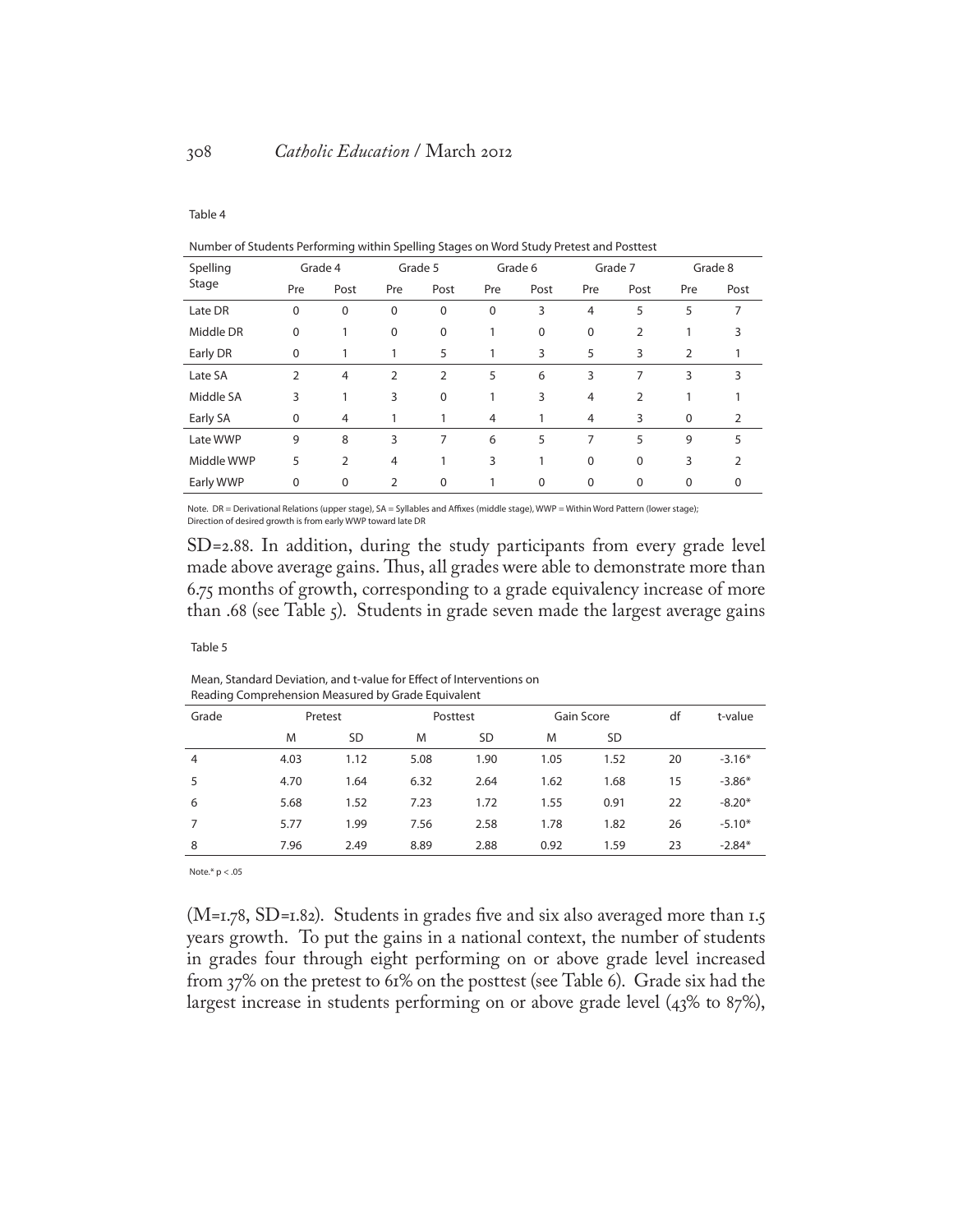#### Table 6

Number of Students Performing within Grade Equivalent Ranges on Reading Comprehension Pretest and Posttest

| Grade Equiva-     |                | Grade 4        |                | Grade 5        |          | Grade 6        |          | Grade 7        |                | Grade 8 |
|-------------------|----------------|----------------|----------------|----------------|----------|----------------|----------|----------------|----------------|---------|
| lent Range        | Pre            | Post           | Pre            | Post           | Pre      | Post           | Pre      | Post           | Pre            | Post    |
| $2.1 + above$     | $\Omega$       | $\overline{4}$ | $\mathbf 0$    | 4              |          | $\overline{4}$ | 2        |                | $\overline{4}$ | 7       |
| $1.1 - 2.0$ above | 2              | 3              | $\overline{2}$ | $\mathbf 0$    | 2        | 2              | $\Omega$ |                | $\overline{2}$ | 0       |
| $0.1 - 1.0$ above | 2              | 3              | $\overline{2}$ | 4              | $\Omega$ | 5              |          | $\overline{2}$ | $\overline{2}$ |         |
| On level          | 6              | $\overline{4}$ | 3              |                | 7        | 9              |          | $\overline{4}$ | $\overline{2}$ | 3       |
| 0.1-1.0 below     | 7              | 6              | $\overline{2}$ | 5              | 7        |                | 4        | $\overline{2}$ | 3              | 5       |
| 1.1-2.0 below     | $\overline{4}$ |                | 4              | $\overline{2}$ | 3        | 2              | 8        | 9              | 7              | 3       |
| $2.1 +$ below     | $\Omega$       | 0              | 3              | 0              | 3        | $\mathbf 0$    | 11       | $\overline{2}$ | 4              | 5       |

followed by grade seven  $(15\% \text{ to } 52\%).$ 

An analysis of variance (ANOVA) revealed that the average improvement in reading comprehension did not differ among grades four through eight,  $F(4, 104)$ =1.41, p > .05. As noted previously, every grade made above average gains. An additional analysis of variance (ANOVA) indicated that the average improvement in reading comprehension also did not differ by initial number of years above or below grade level,  $F(6, 106) = 2.89$ , p > .05. When categorized in relation to the pretest grade equivalent, all groups made above average gains (see Table 7). The students who initially scored 0.1-1.0 years above grade level averaged the largest gains ( $M=1.86$ ,  $SD=2.23$ ), and the students who initially

| $ -$<br>w<br>۰. |  |  |  |
|-----------------|--|--|--|
|-----------------|--|--|--|

Mean and Standard Deviation for Comprehension Gain Score Relative to Initial Grade Equivalent Ranges

| Pretest           |      | Comprehensive Gain Score |
|-------------------|------|--------------------------|
| Grade Equivalent  | M    | <b>SD</b>                |
| $2.1 + above$     | 0.81 | 1.63                     |
| $1.1 - 2.0$ above | 1.61 | 1.29                     |
| $0.1 - 1.0$ above | 1.86 | 2.23                     |
| On level          | 1.40 | 2.25                     |
| $0.1 - 1.0$ below | 1.37 | 1.39                     |
| 1.1-2.0 below     | 1.38 | 1.41                     |
| $2.1 +$ below     | 1.33 | 1.00                     |

scored more than 2.1 years above grade level averaged the smallest gains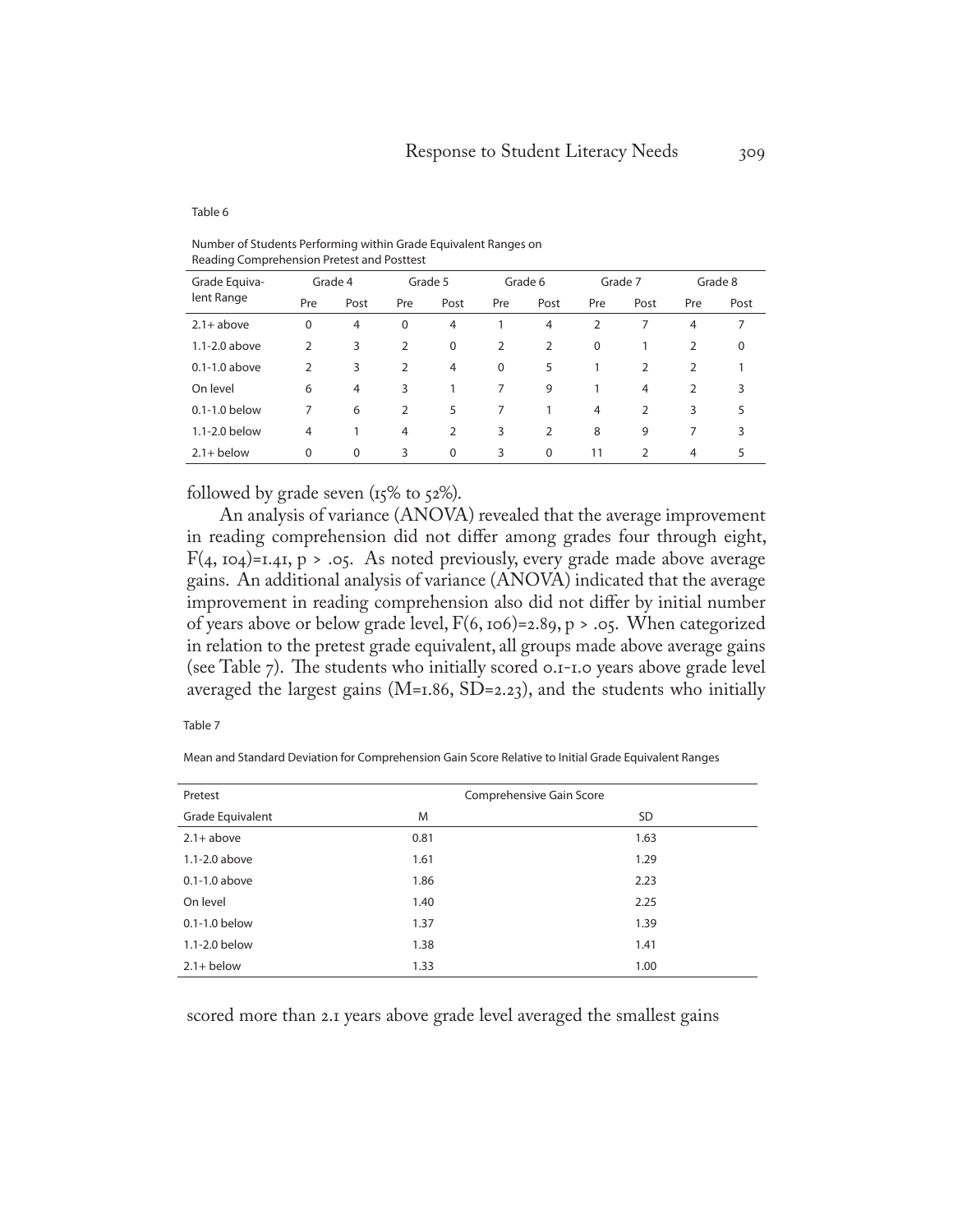(M=0.81, SD=1.63). Three of the seven students in this group, however, initially scored on the highest possible grade equivalent and thus demonstrated a growth of 0.00 on the posttest. When the three students were removed from the category, the remaining students who initially scored more than 2.1 years above grade level averaged gains of  $1.88$  (SD =  $0.78$ ).

#### Table 8

| <b>Survey Question</b>                                  | Grade 4 | Grade 5 | Grade 6 | Grade 7 | Grade 8 |
|---------------------------------------------------------|---------|---------|---------|---------|---------|
| <b>Reading Confidence</b>                               |         |         |         |         |         |
| I am a confident reader.                                | 2.95    | 3.13    | 2.96    | 2.81    | 2.83    |
| I enjoy reading when I<br>have free time.               | 2.89    | 2.88    | 2.54    | 2.67    | 2.54    |
| Lam confident I will finish<br>a new book that I start. | 3.47    | 3.50    | 3.29    | 3.37    | 2.88    |
| I understand the novels<br>I read.                      | 3.00    | 3.31    | 3.38    | 3.26    | 3.38    |
| I feel confident when I<br>read out loud in class.      | 3.26    | 2.56    | 2.83    | 2.52    | 2.58    |
| I feel confident when tak-<br>ing a reading test.       | 2.79    | 3.43    | 3.21    | 2.81    | 2.96    |
| I understand the textbooks<br>I read for school.        | 3.00    | 2.69    | 3.13    | 3.04    | 3.00    |
| <b>Strategy Use</b>                                     |         |         |         |         |         |
| I make predictions when I<br>read on my own.            | 2.84    | 2.69    | 2.50    | 2.78    | 2.38    |
| I monitor and clarify when<br>I read on my own.         | 2.74    | 2.43    | 2.42    | 2.26    | 2.29    |
| I summarize when I read<br>on my own.                   | 2.74    | 2.60    | 2.42    | 2.70    | 2.17    |
| I make inferences when I<br>read on my own.             | 2.26    | 2.75    | 1.92    | 2.15    | 2.79    |
| I connect what I read to<br>my own life.                | 3.21    | 2.75    | 2.96    | 2.74    | 3.04    |
| I connect what I read to<br>other books.                | 3.47    | 2.56    | 2.63    | 3.07    | 2.96    |
| I connect what I read to<br>the world.                  | 2.74    | 2.94    | 2.54    | 2.78    | 3.13    |
| I make evaluations when I<br>read on my own.            | 3.11    | 2.56    | 1.79    | 2.00    | 2.96    |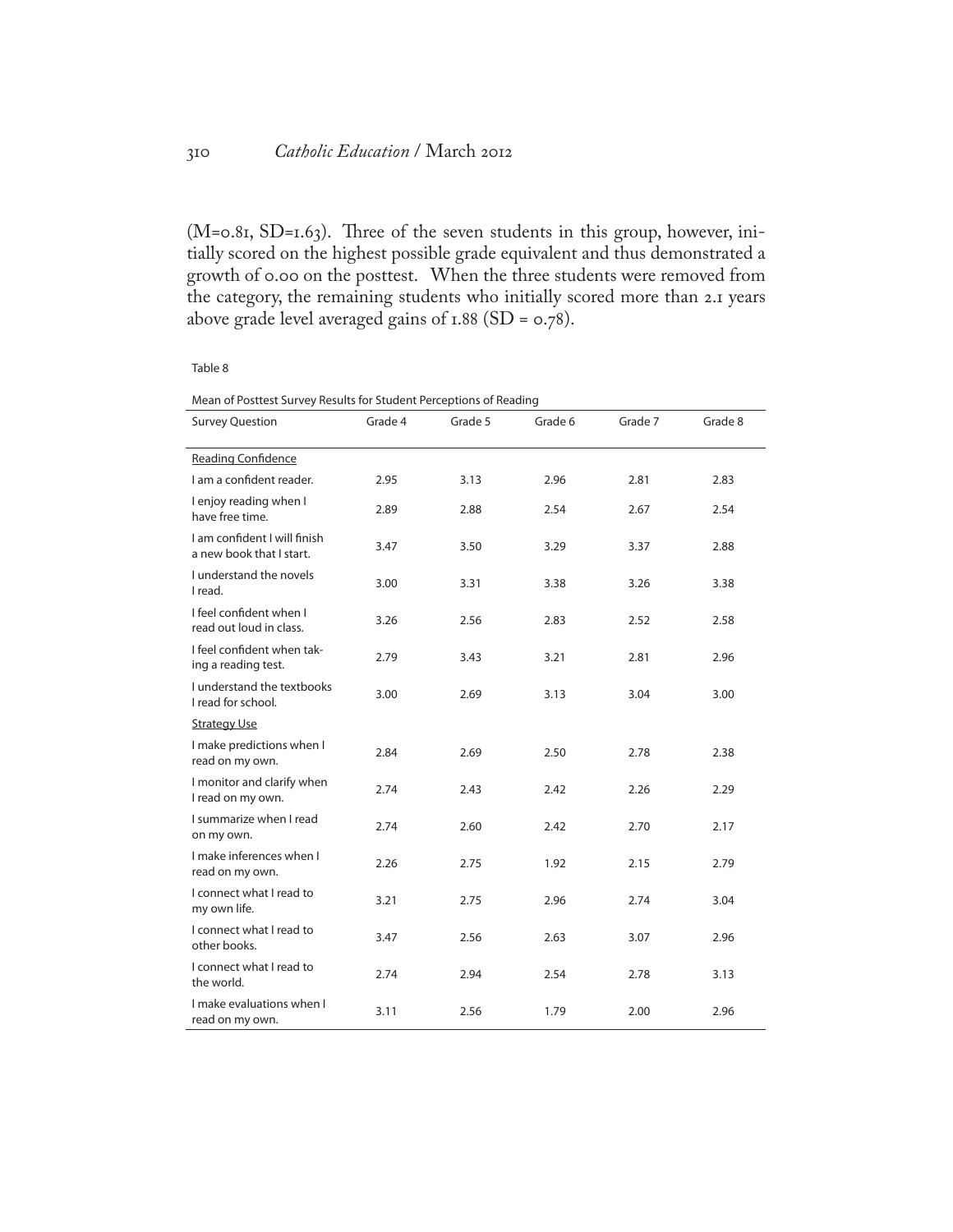#### **Student Perceptions**

Descriptive and inferential statistics were also used to analyze whether the reading intervention program influenced student perceptions of reading.

**Reading confidence**. On the posttest survey, students in all five grades expressed positive perceptions of reading confidence (see Table 8). Grades four  $(M=3.47, SD=0.84)$ , five  $(M=3.50, SD=0.63)$ , and seven  $(M=3.37, SD=0.89)$  indicated the highest amount of agreement with the statement "I am confident I will finish a new book that I start." Grades six (M=3.38, SD=0.71) and eight  $(M=3.38, SD=0.58)$  indicated the highest amount of agreement with the statement "I understand the novels I read."

Though the responses on the posttest survey were positive, the data from the pre- and posttest surveys did not indicate that the reading intervention program significantly influenced reading confidence as measured by the statement "I am a confident reader." A t-test, however, did reveal a significant increase in the agreement of grades six  $(t(23)=-2.58, p \lt .05)$  and eight  $(t(23)=-2.01, p \lt$ .05) with the statement "I understand the novels that I read." For grade six, a t-test also revealed a significant increase in the students' agreement with the statement "I feel confident when taking a reading test,"  $t(23) = -3.39$ ,  $p < .05$ . In addition, for grade four, a t-test indicated that there was a significant increase in the agreement of students with the statement "I feel confident when I read out loud in class," $t(r8) = -2.00$ ,  $p < .05$ .

**Strategy use.** When comparing pre- and posttest survey data, separate t-tests revealed that students in grade seven expressed a significant increase in their independent use of four strategies: predict,  $t(26)$ =-1.99, p < .05; monitor and clarify,  $t(26) = -2.66$ ,  $p < .05$ ; summarize  $t(26) = -1.78$ ,  $p < .05$ ; and infer,  $t(26) = -2.67$ ,  $p \lt .05$ . Students in grades four and eight indicated a significant increase in their independent use of two strategies: infer (grade 4,  $t(18) = -2.47$ , p < .05; grade 8, t(23)=-3.96, p < .05) and evaluate (grade 4, t(18)=-2.38, p < .05; grade 8,  $t(23) = -3.81$ ,  $p < .05$ ). In addition, students in grade six expressed a significant increase in one strategy: connect text to self,  $t(23) = -3.50$ , p < .05. For students in grade five, however, the t-tests did not indicate a significant increase in student perceptions of their independent use of any comprehension strategy.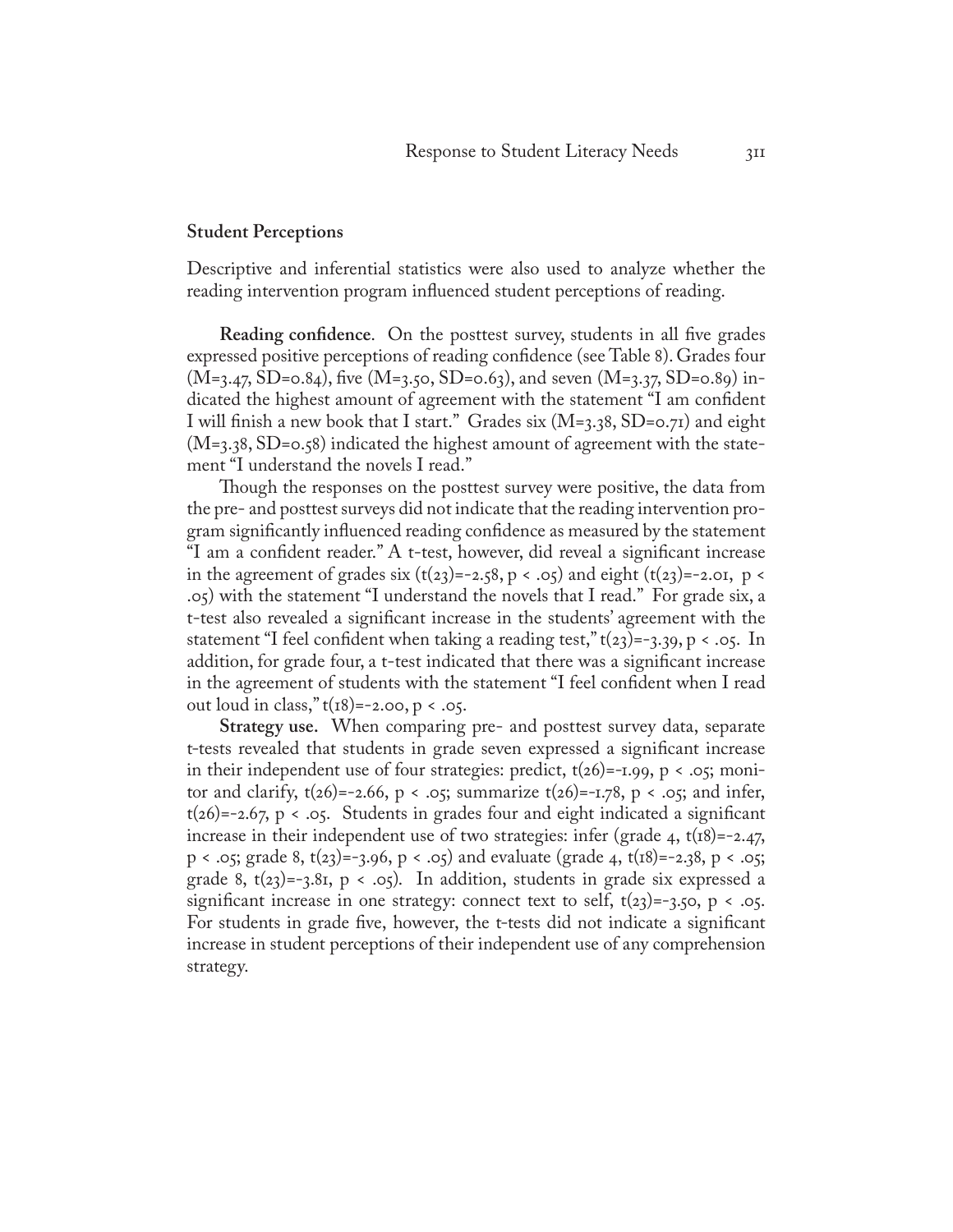#### **Relationship between Performance and Perceptions**

Finally, a correlation was conducted to determine the relationship between student performance and perceptions. Student performance on the *GMRT* showed a relatively strong, positive correlation with student perceptions of reading confidence,  $r(110)=0.45$ ,  $p \lt .01$ . In contrast, student performance on the *GMRT* showed only a moderate, positive correlation with student perceptions of independent strategy use,  $r(110) = 0.24$ ,  $p < .01$ .

The data from this action research project revealed the overall effectiveness of the multi-component reading intervention program. All five grades achieved a statistically significant increase between pretest and posttest scores for all three areas of reading: fluency, word study, and comprehension. In addition, students were able to make comparable gains regardless of their initial performance. Student perceptions of reading confidence were positive for all grades, while perceptions of strategy use varied for each grade. The following section examines the implications of these findings.

#### **Discussion and Extension**

According to results of the 2009 National Assessment of Education Progress, 68% of fourth grade students and 69% of eighth grade students were not proficient in reading (National Center for Education Statistics, 2010). These numbers increased dramatically for students from low-income families; 90% of fourth grade students and 89% of eighth grade students who qualified for the National School Lunch Program read below grade level (National Center for Education Statistics, 2010). Though performing above the national average for schools serving low-income students, Mother of Sorrows Catholic School still had an alarming number of students who struggled with reading as measured by teacher reports and standardized assessments. In August 2010, 63% percent of students in grades four through eight were not proficient in reading. In grade seven alone, 85% performed below grade level, 48% of whom had deficits of 3 or 4 years. Though nationally the primary emphasis for improving reading has been placed on implementing effective early literacy strategies, research has demonstrated that older students can also benefit from reading interventions (Edmonds et al., 2009; Roberts, et al., 2008; Scammacca et al., 2007). To be effective, however, these interventions must be tailored to meet the specific needs of the students.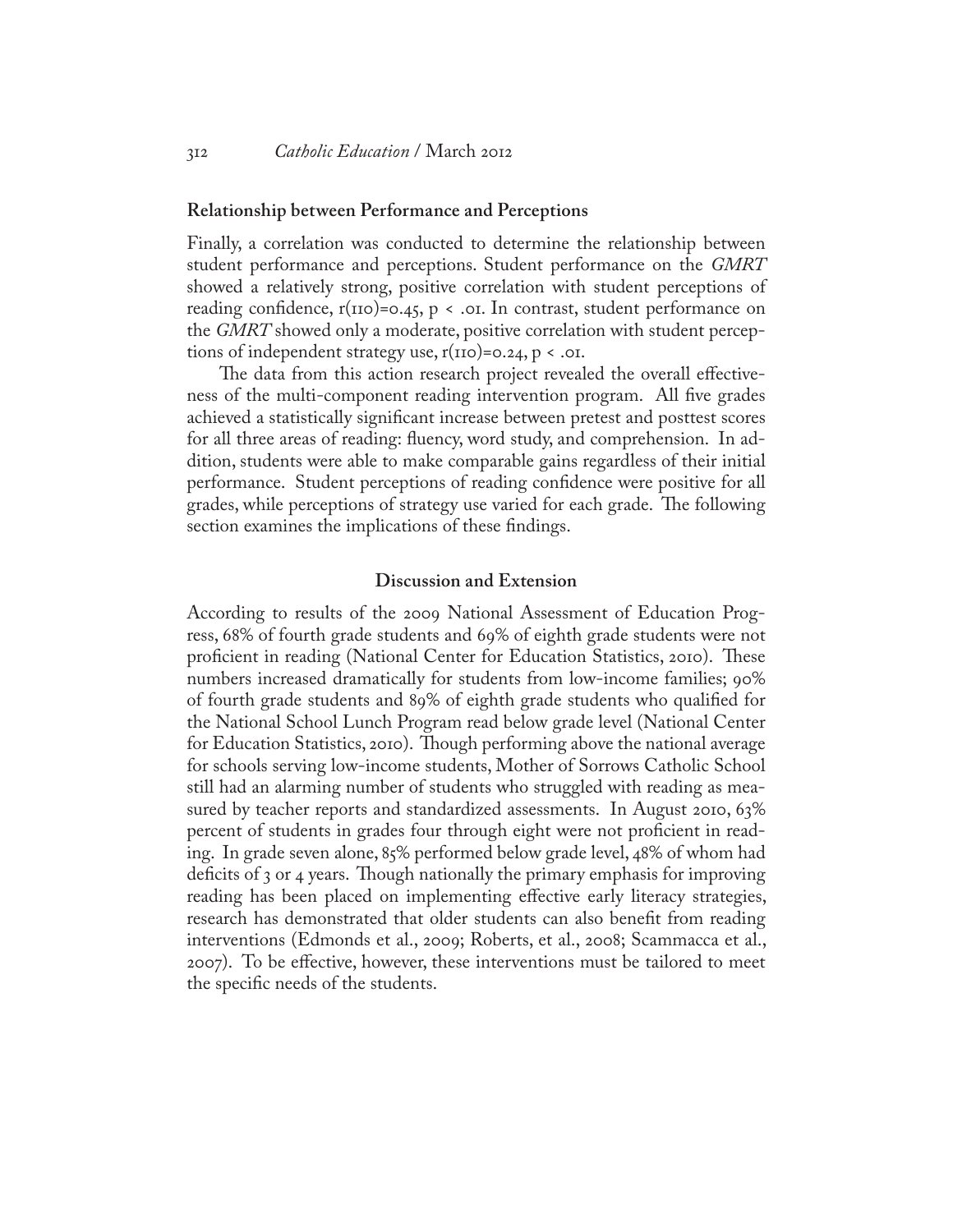#### **Fluency**

In particular, older students who lack fundamental literacy skills require interventions in fluency and word study. According to research, effective fluency instruction includes four components: clear criteria for performance; systematic progression into more challenging material; implementation by adults; and regular correction and feedback (Chard et al., 2002; National Reading Panel, 2000; Spencer & Manis, 2010; Therrien, 2004). The fluency interventions implemented during this action research project were designed to meet these guidelines. At the end of the study, all five grades achieved a statistically significant increase between pretest and posttest scores (see Table 1). In addition, despite a broad range of initial fluency levels (49 to 200 wcpm), students were able to achieve similar gains regardless of their initial fluency rate.

The research-based interventions were shown to be effective for the majority of the students; a closer analysis of students who scored below the 50th percentile and achieved less than average gains revealed two scenarios. As a result of the interventions, some students (n=2) became more accurate yet cautious readers. Thus, though their words read correctly per minute increased very little, their words read incorrectly per minute decreased substantially. Other students (n=9) who scored below the 50th percentile and achieved less than average gains in fluency also scored low in word study. As a result, these students were often unable to decode words on a grade-level fluency measure. When given lower-level passages, however, they were able to increase their wcpm. This finding indicates that these students need more time to progressively increase the difficulty level of the passages (Wexler, et al., 2008).

#### **Word Study**

Older students who lack fundamental reading skills also need interventions in word study. Effective word study programs guide students to recognize word patterns through a sequence of word sorts that progress through the stages of spelling development (Bear, et al., 2008; Leipzig, 2000). The word study interventions used in this study were designed in this manner. At the end of the study, all five grades achieved a statistically significant increase between pretest and posttest scores, illustrating the effectiveness of the intervention (see Table 3). In addition, despite the broad range of initial levels (early within word patterns to late derivational relations), all students were able to make an upward movement through the spelling stages (see Table 4).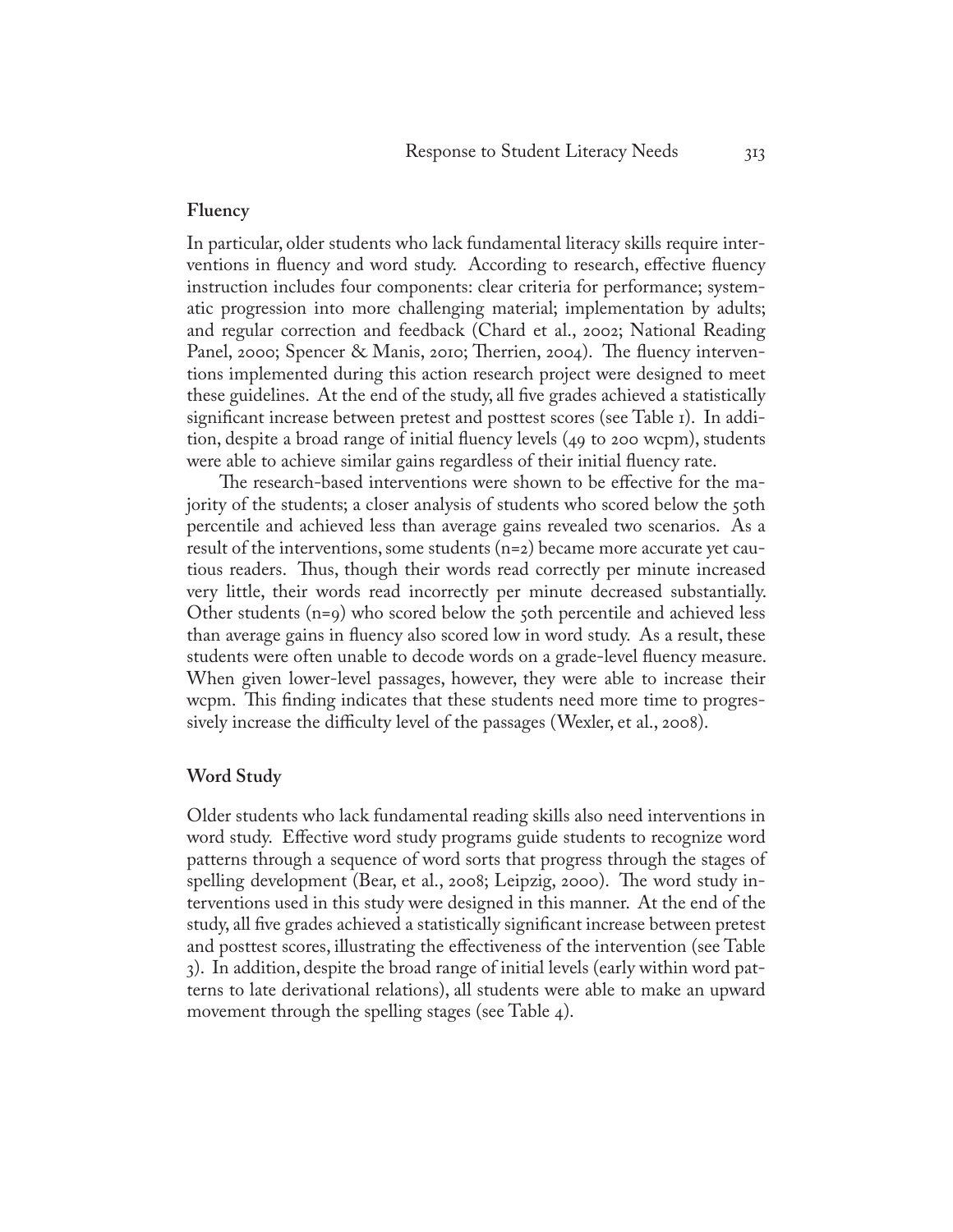#### 314 *Catholic Education* / March 2012

The majority of the students were able to transfer the word study skills to novel situations after only one week of instruction. Some students  $(n=7)$  in grades seven and eight, however, had to repeat a word sort two or three times before they were able to master the rules. Based on their pretest scores, all of these students were placed in groups receiving instruction in within-word patterns, a spelling stage that is directly taught in grades one and two and typically mastered by the middle of grade four (Bear, et al., 2008; Leipzig, 2000). As a result, these students had to unlearn incorrect spelling habits that they had been using for multiple years. Their difficulty mastering the correct skills exemplifies the need to begin reading interventions in word study at an earlier age.

#### **Comprehension**

Though the gains in fluency and word study were significant, they would not be relevant without corresponding gains in reading comprehension. Reflecting current research (Scammacca et al., 2007; Edmonds et al., 2009), the comprehension interventions in this study focused on comprehension strategy instruction and application. By the end of the study, all five grades achieved a statistically significant increase between pretest and posttest grade equivalency scores (see Table 5). In addition, all five grades made above-average growth and concluded the study on or above grade level. Though the initial range of grade equivalencies was substantial (4 years below level to 5 years above level), students were able to make comparable gains regardless of their initial level (see Table 7). As a result, the comprehension interventions were effective not only for the students more than 2 years above level but also for those more than 2 years below level, 38% of whom had been diagnosed with learning disabilities.

Possibly the most significant outcome of the study involved the fact that the comprehension gains were made on a standardized measure. Though previous studies have reported significant gains in reading comprehension when using non-standard measures, they generally have demonstrated only small to moderate improvements in student performance on standardized, normreferenced measures (Scammacca et al., 2007; Edmonds et al., 2009). The difference in this study likely resulted from three elements critical to the design of the interventions. In addition to being sustained, the interventions involved multiple components that incorporated lower- and higher-order skills and provided opportunities for the application of strategies to novel situations.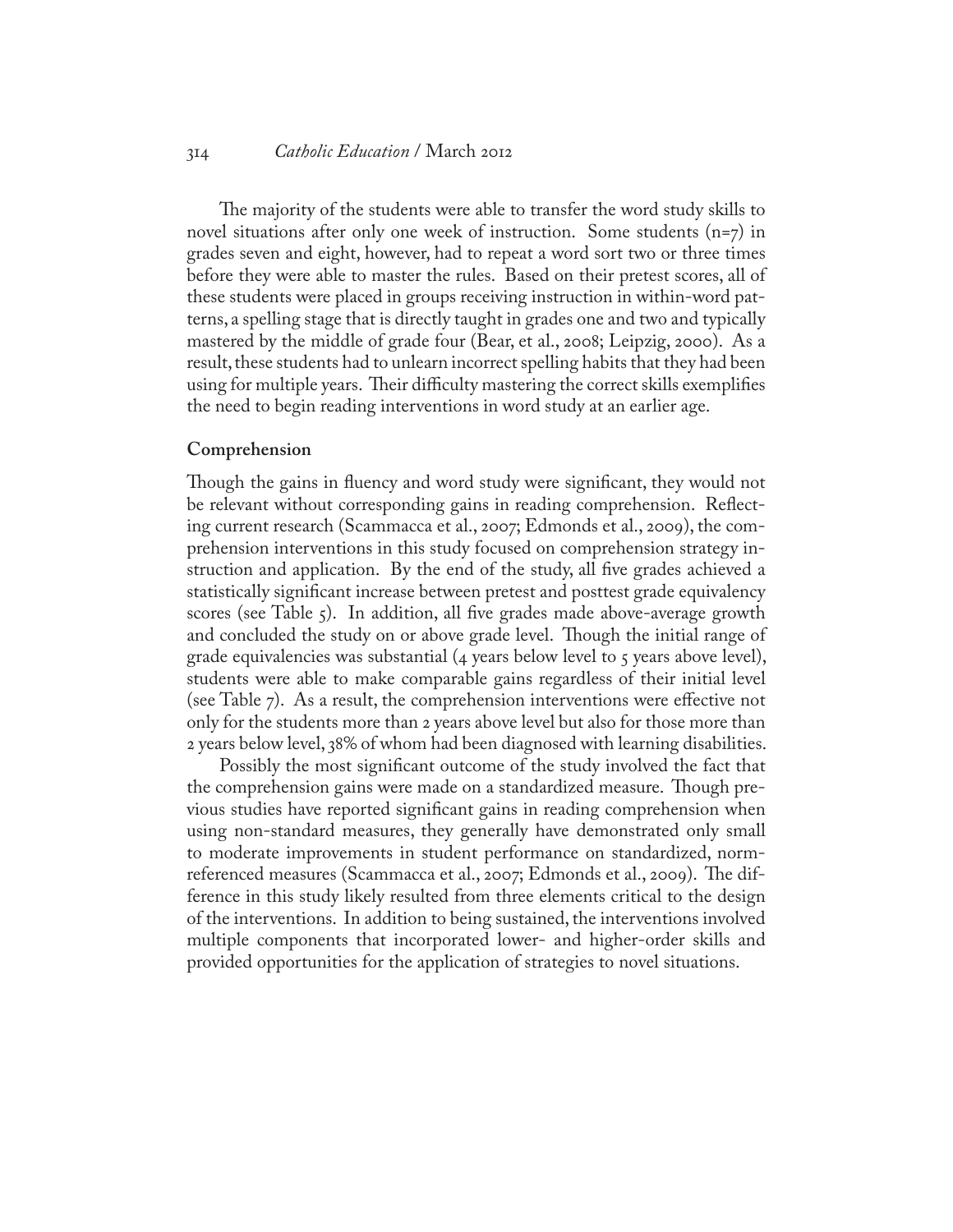#### **Perceptions of Reading**

Though assessment performance is an important component, reading proficiency goes beyond the ability to attain grade-level scores. Effective readers must also be actively engaged in the reading process. For pre-adolescent and adolescent readers, engagement in reading is closely tied with motivation. Guthrie and Wigfield (2000) outlined several strategies to foster motivation, including providing clear learning goals, coherent instruction, reading strategy instruction, interesting texts, autonomy support, real-world interactions, collaboration among peers, evaluations aligned with instruction, praise and rewards, and teacher involvement. The interventions implemented in this study incorporated these strategies. As a result, a positive culture of reading was developed in the school. Not only were the students' perceptions of reading positive on the postsurvey, but they also expressed positive views of the interventions throughout the study.

Ultimately, active engagement in reading involves the effective application of comprehension strategies. According to Roberts et al. (2008), students "need to know which strategy to use, when to use it, and why" (p. 67). Though some of the grades indicated a significant increase in their perceived independent use of strategies, the increase for many areas was minimal and the overall perceived independent use of several strategies was low. It is unclear, however, whether the students were not actually applying the strategies or whether they were merely unaware of them. In either case, it is a topic that needs to be addressed in the future in order for all students to be able to achieve independent comprehension.

#### **Application of Findings**

This action research project revealed that the multi-component reading intervention program was effective for students in grades four through eight. As a result of these positive findings, and in collaboration with classroom teachers at every grade level, the reading curriculum has been revised for all grades at Mother of Sorrows Catholic School. Developmentally appropriate reading strategies are taught in 2-week modules to students in kindergarten through eighth grade. Classrooms teachers worked with the reading specialist to develop organizers and rubrics for each of the reading modules and to administer regular assessments of reading skills. This whole school initiative was fully implemented for the 2011-2012 academic year following an expanded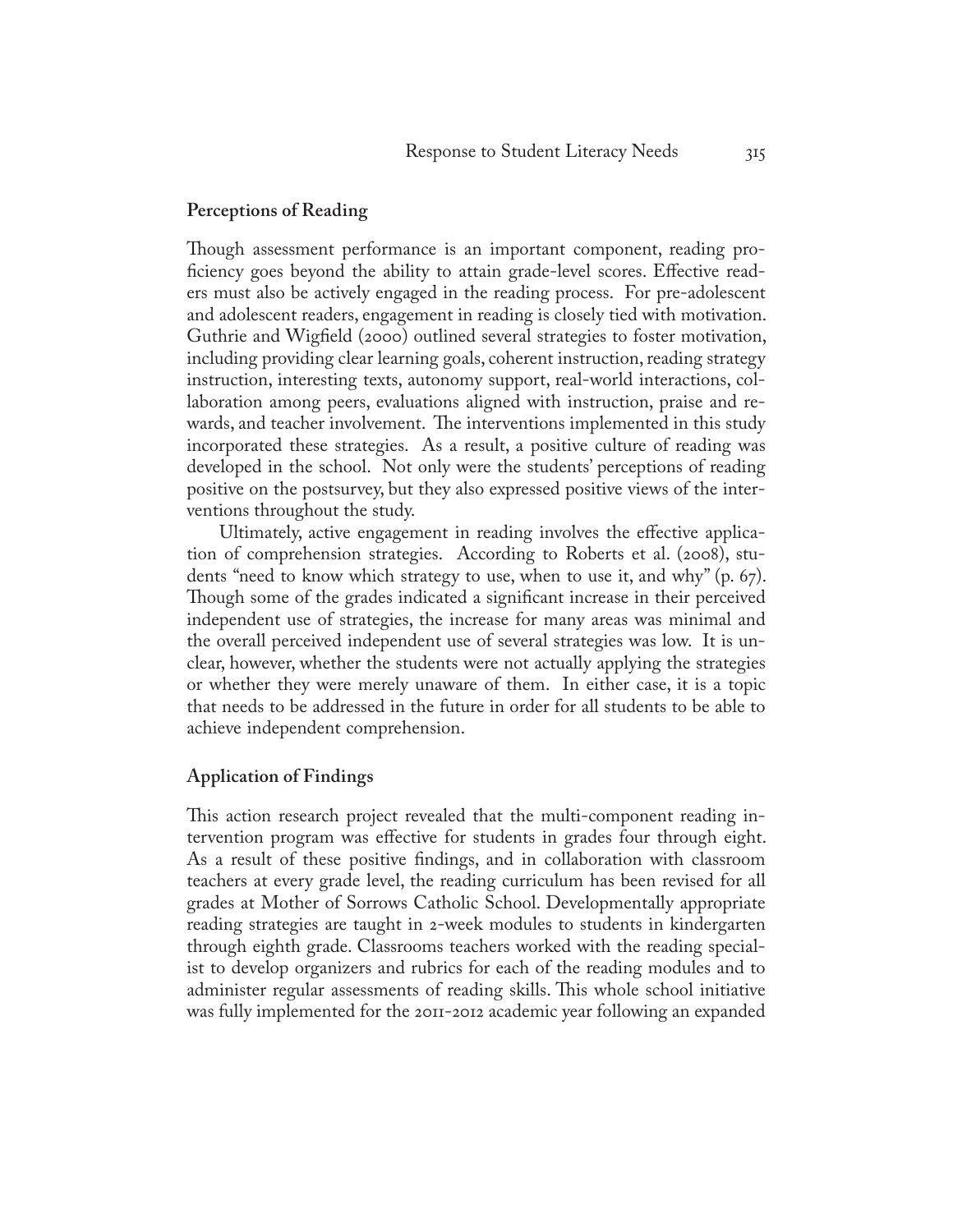#### 316 *Catholic Education* / March 2012

pilot program during the 2010-2011 academic year. In addition to the marked improvement in student academic performance, this collaborative response to an express school need has positively impacted teacher collaboration, elevated their professional practice, and empowered them to make a positive and sustained change in the life of the students entrusted to their care.

#### **Limitations**

The quasi-experimental design of this action research project was a limitation that impacted the generalizability of the findings presented in this paper. The lack of a control condition and the non-random selection of student participants were carefully considered and intentionally included in this action research project given the high need and marked academic deficiency of many of the middle school students. As such, the research elected to enroll all students in the research project to maximize the intended benefits of the innovative literacy program and mitigate any potential stigma on the children for differential participation within the same small school building. Future inquiry could seek additional schools in the same region, enrolling a similar student population, to serve as a control group.

#### **Future Directions**

Reflection on the process and outcomes of this study has caused this researcher to look at the middle and upper grade literacy problem in a more comprehensive way. Though the teachers agreed upon a common set of comprehension strategies at the onset of the study, the techniques they used for instruction and feedback varied drastically from grade to grade. By October, it was evident that greater consistency in the instruction and application of the strategies needed to be developed. Collaborating as a professional learning community, four of the teachers worked with me for several weeks to design a comprehensive, school-wide program for comprehension strategy instruction and assessment. In addition to incorporating a consistent set of graphic organizers, this program provided multiple opportunities for oral and written comprehension of novel texts in an effort to guide students toward independent strategy application. Though this new program likely contributed to the significant gains in reading comprehension scores during the study, the results of the posttest survey raise an important question that still needs to be addressed: How can teachers foster the self-regulation of comprehension strategy use? As part of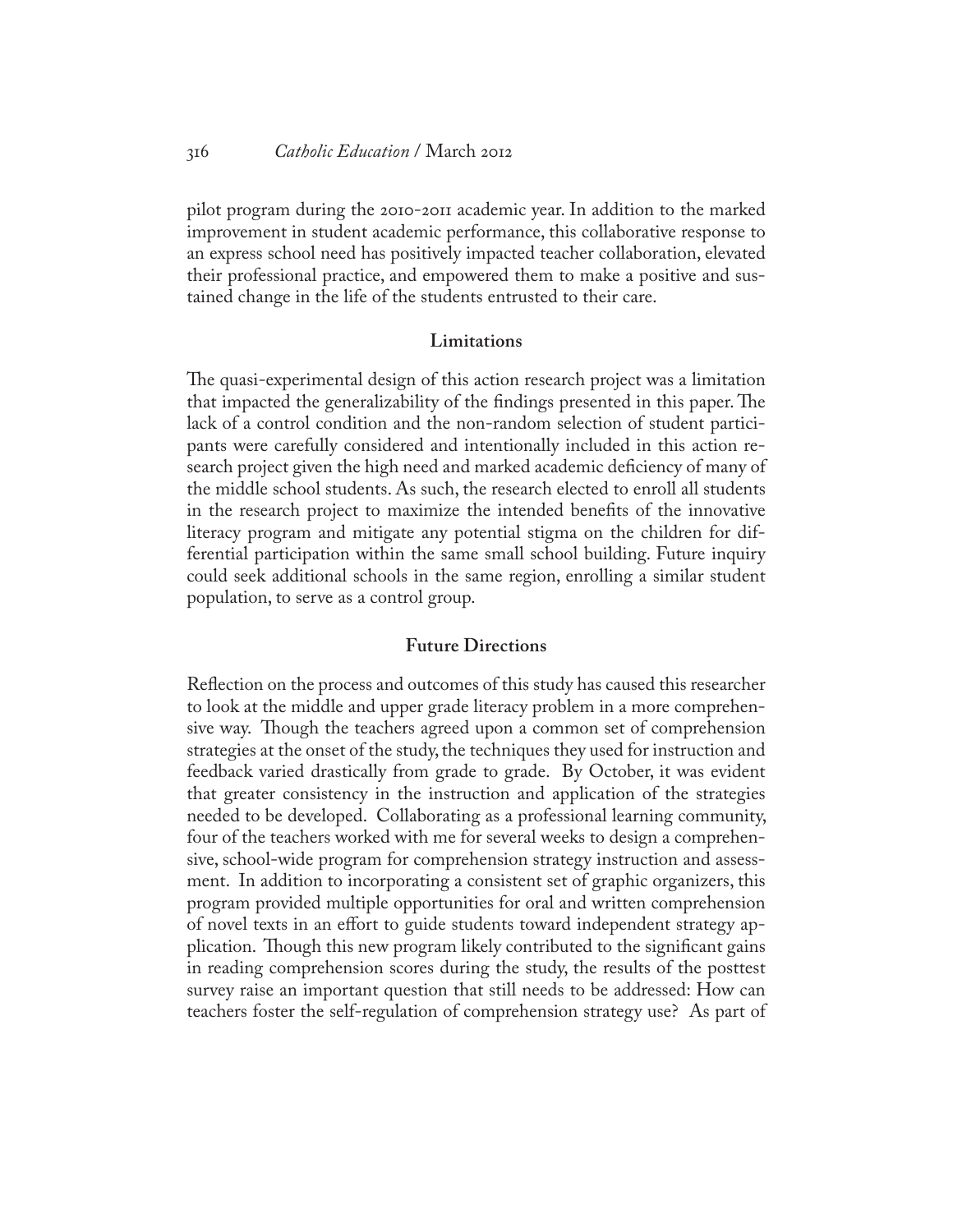the school-wide program, the teachers were in the process of creating consistent rubrics to guide the instruction, feedback, and assessment of each strategy. An additional action research study would allow the school to determine whether these rubrics could also be used to promote student self-awareness of independent strategy application.

In response to the Church's social teachings, Catholic schools have a moral imperative to implement programs that will support the needs of all children. The urgency of meeting those needs becomes even greater when our schools serve those who are marginalized by society. At a time when the lack of adequate education is glaringly apparent across the nation, the tremendous dedication of Catholic educators is yielding exceptional results. If this commitment to research-based practices is sustained, "historians will look back on our age and marvel that against great odds, we changed the ending" (Notre Dame Task Force, 2006, p. 19).

#### **References**

- Alfassi, M. (1998). Reading for meaning: The efficacy of reciprocal teaching in fostering reading comprehension in high school students in remedial reading classes. *American Educational Research Journal,* 35, 309-332.
- Allington, R. L. (2002). You can't learn much from books you can't read. *Educational Leadership,* 60(3), 16-19.
- Bear, D. R., Invernizzi, M., Templeton, S., & Johnston, F. (2008). *Words their way: Word study for phonics, vocabulary, and spelling instruction.* Upper Saddle River, NJ: Pearson Education, Inc.
- Campbell, K. U. (1995). *Great leaps reading program.* Gainesville, FL: Diarmuid, Inc.
- Chard, D. J., Vaughn, S., & Tyler, B. (2002). A synthesis of research on effective interventions for building reading fluency with elementary students with learning disabilities. *Journal of Learning Disabilities,* 35(5), 386-406.
- Congregation of the Mission. (2004). *Constitutions.* Paris, France: Author.
- Denton, C. A., Wexler, J., Vaughn, S., & Bryan, D. (2008). Intervention provided to linguistically diverse middle school students with severe reading difficulties. *Learning Disabilities Research and Practice,* 23(2), 79-89.
- Edmonds, M. S., Vaughn, S., Wexler, J., Reutebuch, C., Cable, A., & Tackett, K. K. (2009). A synthesis of reading interventions and effects on reading comprehension outcomes for older struggling readers. *Review of Educational Research,* 79(1), 262-300.
- Guthrie, J. T., & Wigfield, A. (2000). Engagement and motivation in reading. In M.L. Kamil, P. B. Mosenthal, P. D. Pearson, & R. Barr (Eds.), H*andbook of reading research*  (Vol. 3, pp. 403-422). Mahwah, NJ: Lawrence Erlbaum Associates.
- Howell, K. W. (2007). *MASI-R oral reading fluency measures.* Novato, CA: Arena Press.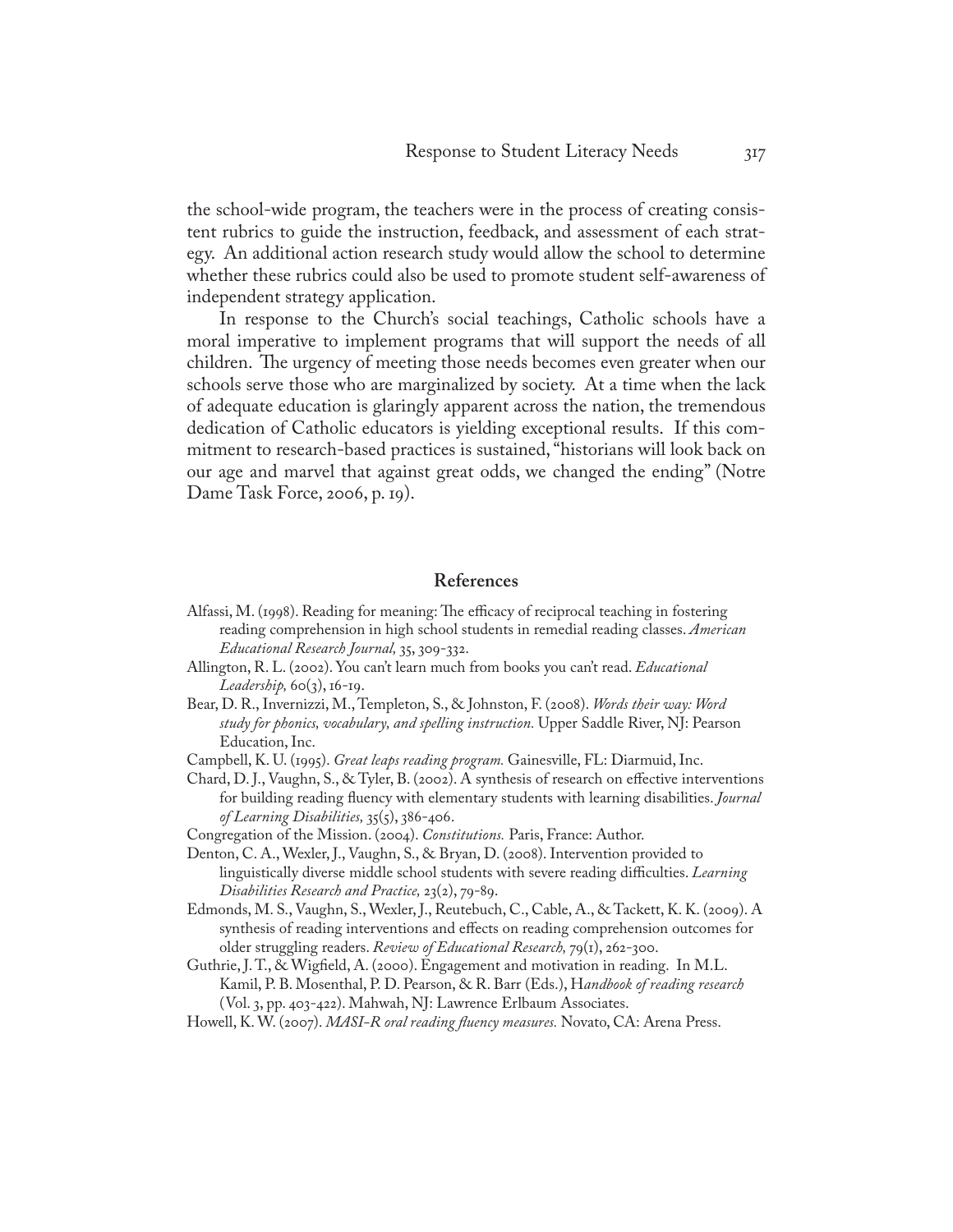- John Paul II. (1999). *Ecclesia in America [On the encounter with the living Jesus Christ: The way to conversion, communion, and solidarity in America].* Washington, DC: United States Catholic Conference.
- Leipzig, D. H. (2000). The Knowledge Base for Word Study: *What Teachers Need to Know. Scientific Studies of Reading,* 11(2), 105-131.
- [MacGinitie](http://www.riversidepublishing.com/products/gmrt/macginitie_w.html), W.H., [MacGinitie,](http://www.riversidepublishing.com/products/gmrt/macginitie_r.html) R. K., [Maria](http://www.riversidepublishing.com/products/gmrt/maria.html), K., [Dreyer,](http://www.riversidepublishing.com/products/gmrt/dreyer.html) L. G., & Hughes, K. E. (2006). *Gates-MacGinitie reading tests: Fourth edition*. Rolling Meadows, IL: Riverside Publishing.
- National Center for Education Statistics. (2010). *The nation's report card: Trial urban district assessment reading 2009 NCES.* Washington, DC: Institute of Education Sciences, U.S. Department of Education.
- National Reading Panel. (2000). *Teaching children to read: An evidence-based assessment of the scientific research literature on reading and its implications for reading instruction.* Bethesda, MD: Author.
- Notre Dame Task Force on Catholic Education. (2006). *Making God known, loved, and served: The future of Catholic primary and secondary schools in America.* Notre Dame, IN: Notre Dame Task Force on Catholic Education.
- Roberts, G., Torgesen, J. K., Boardman, A., & Scammacca, N. (2008). Evidence-based strategies for reading instruction of older students with learning disabilities. *Learning Disabilities Research & Practice,* 23(2), 63-69.
- Scammacca, N., Roberts, G., Vaughn, S., Edmonds, M., Wexler, J., & Reutebuch, C. K. (2007). *Interventions for adolescent struggling readers: A meta-analysis with implications for practice.* Portsmouth, NH: RMC Research Corporation, Center on Instruction.
- Shippen, M. E., Houchins, D. E., Steventon, C., & Sartor, D. (2005). A comparison of two direct instruction reading programs for urban middle school students. *Remedial and Special Education,* 26(3), 175-182.
- Spencer, S. A., & Manis, F. R. (2010). The effects of a fluency intervention program on the fluency and comprehension outcomes of middle-school students with severe reading deficits. *Learning Disabilities Research & Practice,* 25(2), 76-86.
- Therrien, W.J. (2004). Fluency and comprehension gains as a result of repeated reading: A meta-analysis. *Remedial and Special Education,* 25(4), 252-261.
- Therrien, W.J., Wickstrom, K., & Jones, K. (2006). Effect of a combined repeated reading and question generation intervention on reading achievement. *Learning Disabilities Research & Practice,* 21(2), 89-97.
- Torgesen, J. K., & Burgess, S.R. (1998). Consistency of reading related phonological processes throughout early childhood: Evidence from longitudinal, correlation, and instructional studies. In J.L. Metsala & L.C. Ehri (Eds.), *Word Recognition in Beginning Literacy (Ch. 7, pp. 161-188)*. Mahwah, NJ: Lawrence Erlbaum Associates.
- Torgesen, J.K., Rashotte, C.A., Alexander, A. (2001). Principles of fluency instruction in reading: Relationships with established empirical outcomes. In M. Wolf (Ed.), *Dyslexia, fluency, and the brain* (pp. 333-356). Parkton, MD: York Press.
- United States Conference of Catholic Bishops. (2005). *Renewing our commitment to Catholic elementary and secondary schools in the third millennium.* Washington, DC: United States Conference of Catholic Bishops.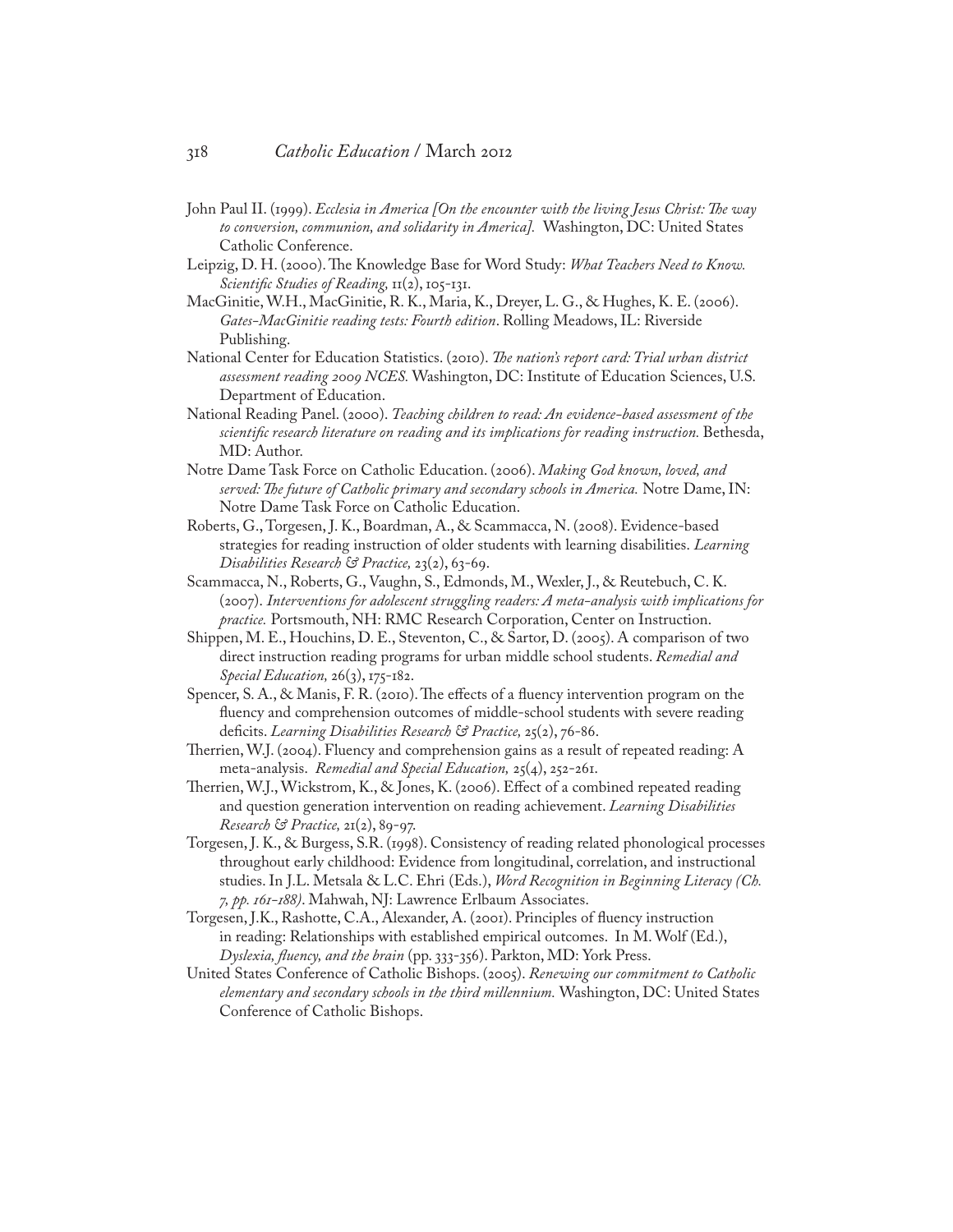Vatican Council II. (1965). *Gravissimum educationis [Declaration on Christian education].*  Washington, DC: National Catholic Welfare Conference.

Wexler, J., Vaughn, S., Edmonds, M., & Reutebuch, C. K. (2008). *A synthesis of fluency interventions for secondary struggling readers. Reading and Writing: An Interdisciplinary Journal,* 21(4), 317-347.

*Jennifer A. Beltramo is the principal of Mother of Sorrows Catholic School in Los Angeles, California, where this action research took place. Ms. Beltramo is a graduate of the Mary Ann Remick Leadership Program at the University of Notre Dame. Correspondence about this article should be sent to Jennifer Beltramo at jennifer.beltramo@la-archdiocese.org.*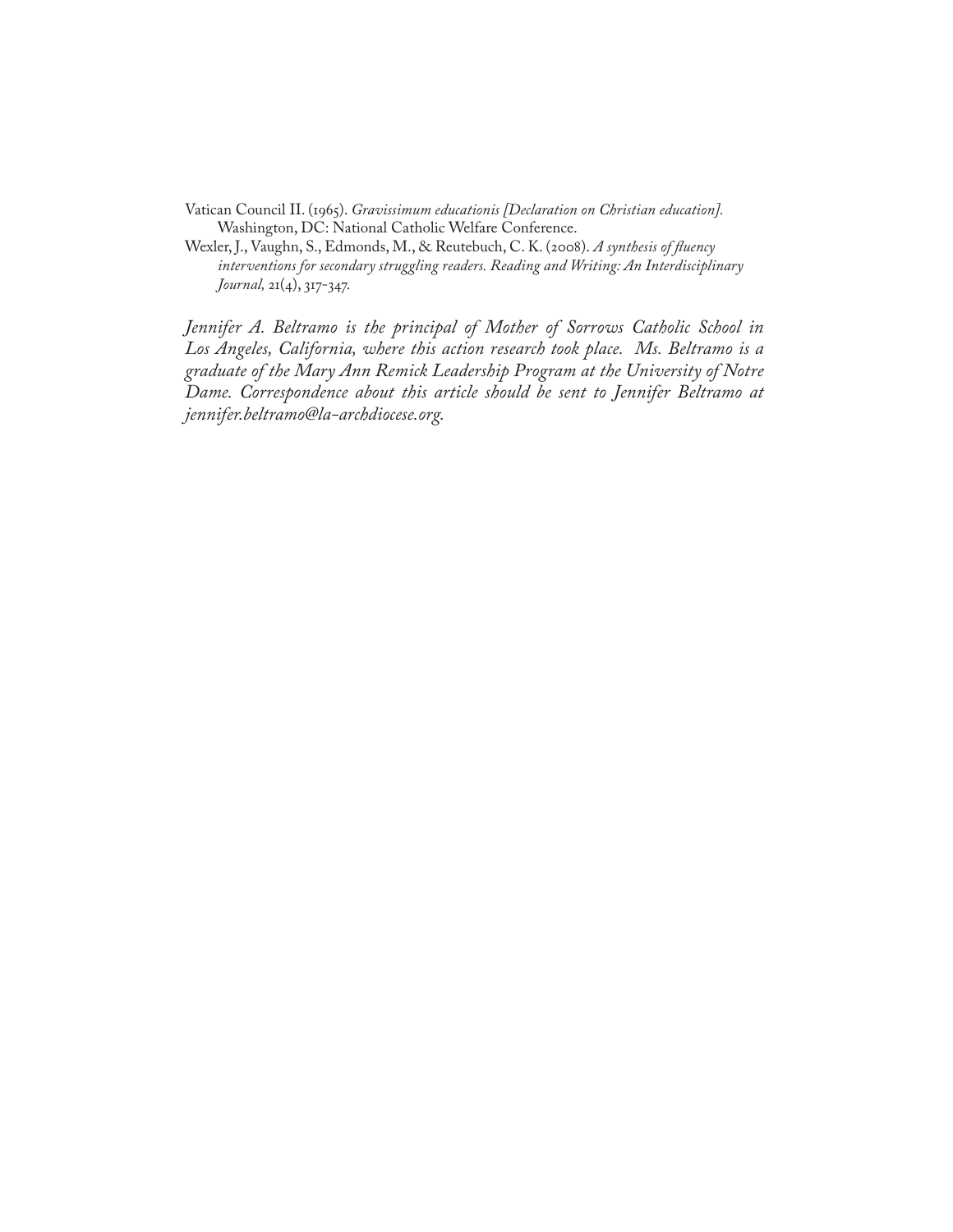# Appendix A Appendix A

# Sample Word Study Feature Guide Sample Word Study Feature Guide

# **Student \_\_\_\_\_\_\_\_\_\_\_\_\_\_\_\_\_\_\_\_\_\_\_\_\_\_\_\_\_\_\_\_ Teacher \_\_\_\_\_\_\_\_\_\_\_\_\_\_\_\_\_\_\_\_\_\_\_\_\_\_\_\_ Grade\_\_\_\_\_\_\_\_\_\_\_\_ Date\_\_\_\_\_\_\_\_\_\_\_\_\_\_** Words Their Way Elementary Spelling Inventory Feature Guide<br><u>Words Their Way Elementary Spelling Inventory</u> Feature Guide *Words Their Way* **Elementary Spelling Inventory Feature Guide**

Words Spelled Correctly: *Words Spelled Correctly: \_\_\_\_ / 25 Feature Points: \_\_\_\_ / 62 Total\_\_\_\_\_\_\_/ 87 Spelling Stage \_\_\_\_\_\_\_\_\_\_\_\_\_\_\_\_\_\_\_\_\_\_\_\_\_\_\_\_\_\_\_\_\_*  $-$  /25 Feature Points: \_\_\_\_\_ /62 Total\_ -/87 Spelling Stage

Student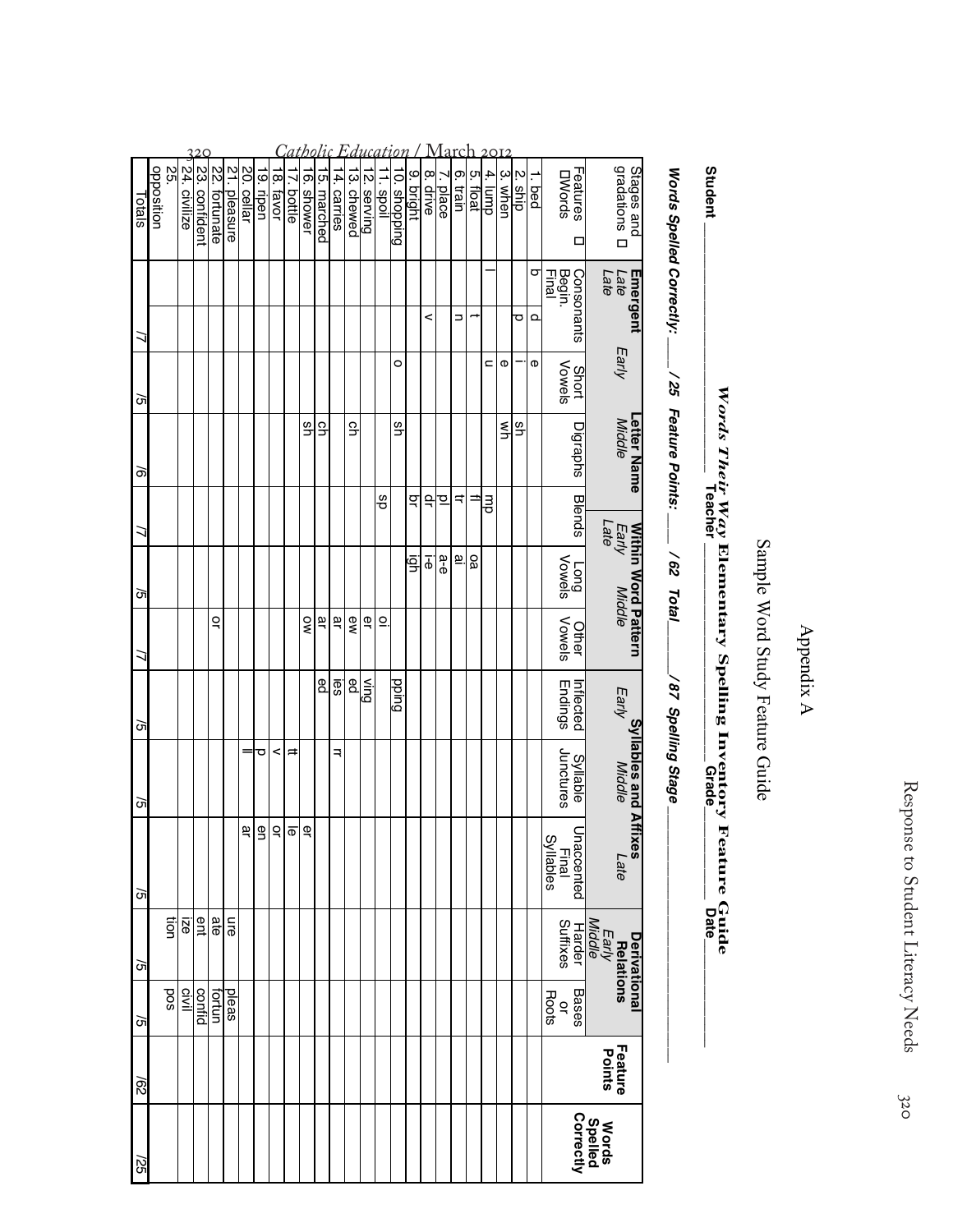### **Appendix B**

#### **Sample Word List Assessment**

| $\rm d/d$ | /id/    | /t/    |
|-----------|---------|--------|
| prayed    | waited  | picked |
| cleaned   | started | melted |
| picked    | jumped  | missed |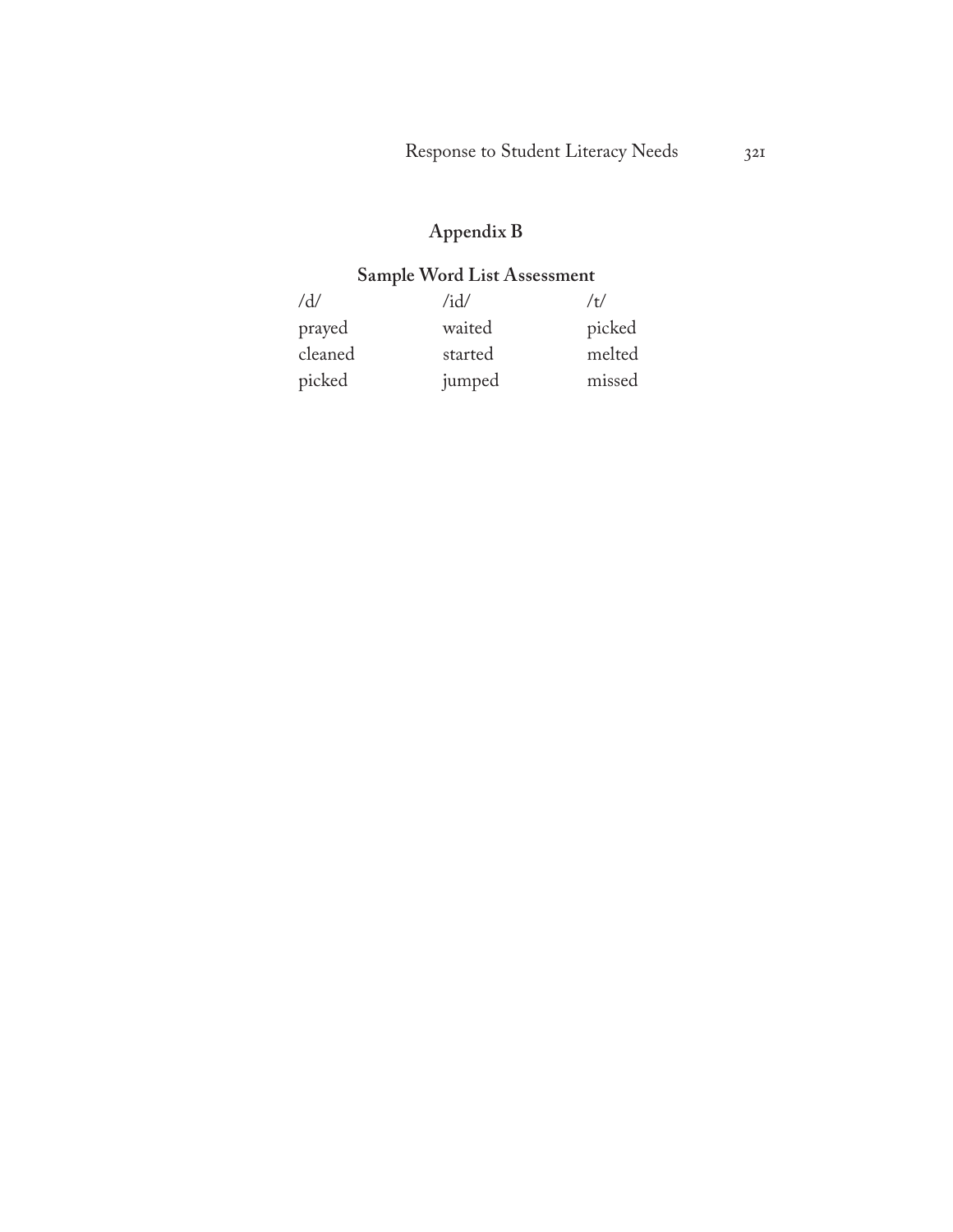#### Appendix C

Sample Reading Comprehension Strategy Graphic Organizer

# **Monitor**

# **Clarify**

| Do I<br>understand the<br>events in this<br>paragraph on<br>this page? | If YES, summarize what you read.<br>If NO, what is your question?                  | Choose and explain<br>a "clarify"<br>strategy.<br>(Reread, Visualize,<br><b>Use Context Clues</b><br>to define unknown<br>words) | Answer to your<br>"monitoring" question:                                                                                                                                                                                                        |
|------------------------------------------------------------------------|------------------------------------------------------------------------------------|----------------------------------------------------------------------------------------------------------------------------------|-------------------------------------------------------------------------------------------------------------------------------------------------------------------------------------------------------------------------------------------------|
| <b>EXAMPLE</b><br>p. 1 - NO                                            | Why are these children being sent to<br>a professors' house in the<br>countryside? | I reread the<br>paragraph to look<br>for details to answer<br>my question.                                                       | The children are being sent to<br>a professor's house in the<br>countryside, because the<br>airplanes were bombing the<br>city. The parents said that<br>the countryside was far from<br>the warfront, so the children<br>would be safer there. |
|                                                                        |                                                                                    |                                                                                                                                  |                                                                                                                                                                                                                                                 |
|                                                                        |                                                                                    |                                                                                                                                  |                                                                                                                                                                                                                                                 |
|                                                                        |                                                                                    |                                                                                                                                  |                                                                                                                                                                                                                                                 |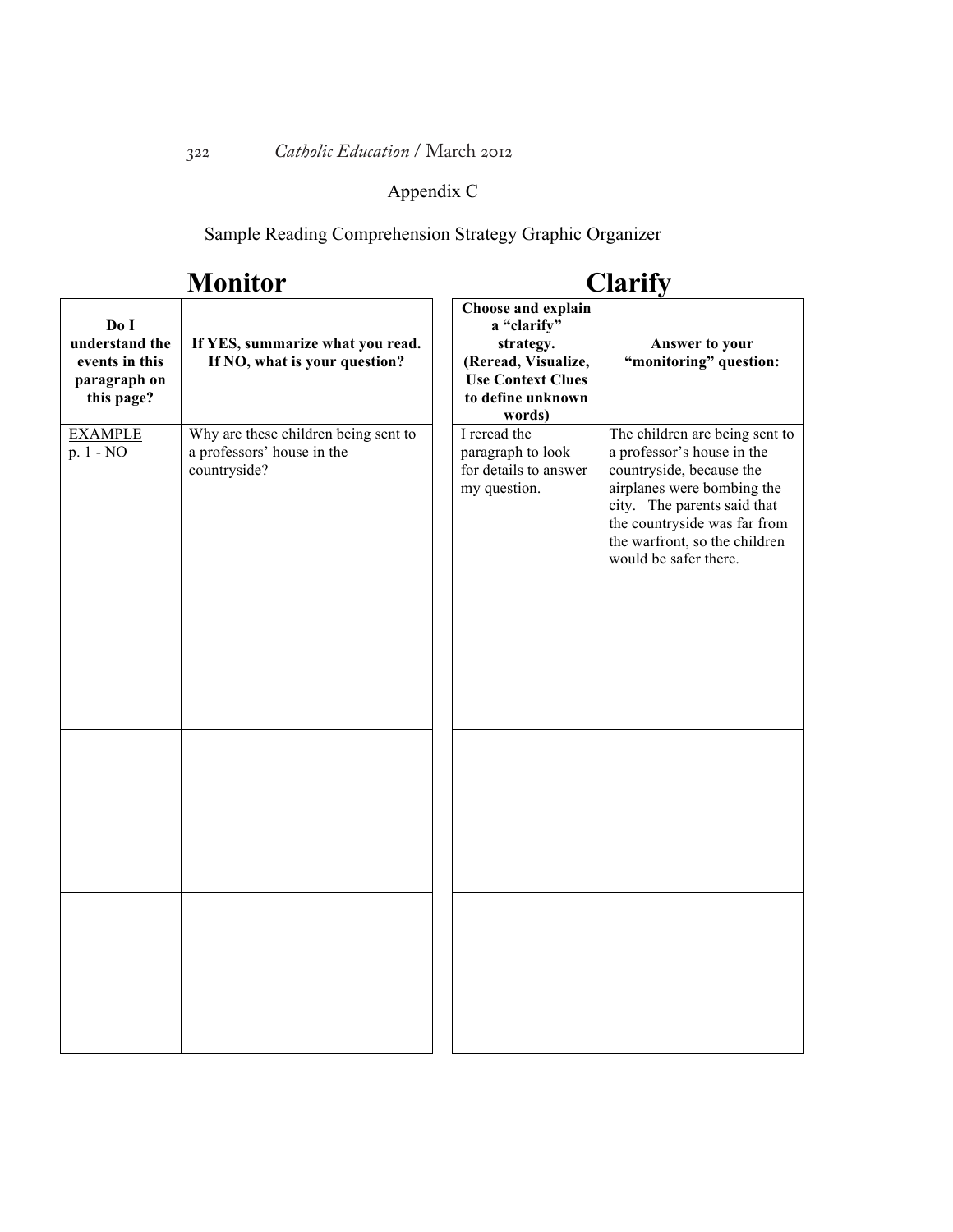#### **Appendix D**

#### **Student Perceptions Survey**

Dear Students, Please answer the following questions to the best of your ability.<br>Grade (circle one):  $\begin{array}{ccc} 4 & 5 & 6 & 7 & 8 \end{array}$ Grade (circle one):  $4\overline{5}$  6  $\overline{7}$ Gender (circle one): Male Female Please respond to the following questions by circling the answer that is best for you. There are no right or wrong answers. Remember that your answers are anonymous.

| I am a confident reader.                                   |       |                       |
|------------------------------------------------------------|-------|-----------------------|
| <b>Strongly Disagree</b> Disagree                          | Agree | <b>Strongly Agree</b> |
| I enjoy reading when I have free time.                     |       |                       |
| Strongly Disagree Disagree Agree                           |       | <b>Strongly Agree</b> |
| I am confident that I will finish a new book that I start. |       |                       |
| Strongly Disagree Disagree                                 | Agree | <b>Strongly Agree</b> |
| I understand the novels I read.                            |       |                       |
| Strongly Disagree Disagree Agree                           |       | <b>Strongly Agree</b> |
| I feel confident when I read out loud in class.            |       |                       |
| Strongly Disagree Disagree Agree                           |       | <b>Strongly Agree</b> |
| I feel confident when I take a reading test.               |       |                       |
| Strongly Disagree Disagree Agree                           |       | <b>Strongly Agree</b> |
| I understand the textbooks I read for school.              |       |                       |
| Strongly Disagree Disagree Agree                           |       | <b>Strongly Agree</b> |
| I make predictions when I read on my own.                  |       |                       |
| Strongly Disagree Disagree Agree                           |       | <b>Strongly Agree</b> |
| I monitor and clarify when I read on my own.               |       |                       |
| Strongly Disagree Disagree Agree                           |       | <b>Strongly Agree</b> |
| I summarize when I read on my own.                         |       |                       |
| Strongly Disagree Disagree Agree                           |       | <b>Strongly Agree</b> |
| I make inferences when I read on my own.                   |       |                       |
| Strongly Disagree Disagree                                 | Agree | <b>Strongly Agree</b> |
| I connect what I read to my own life.                      |       |                       |
| <b>Strongly Disagree</b> Disagree                          | Agree | <b>Strongly Agree</b> |
| I connect what I read to other books.                      |       |                       |
| <b>Strongly Disagree</b> Disagree                          | Agree | <b>Strongly Agree</b> |